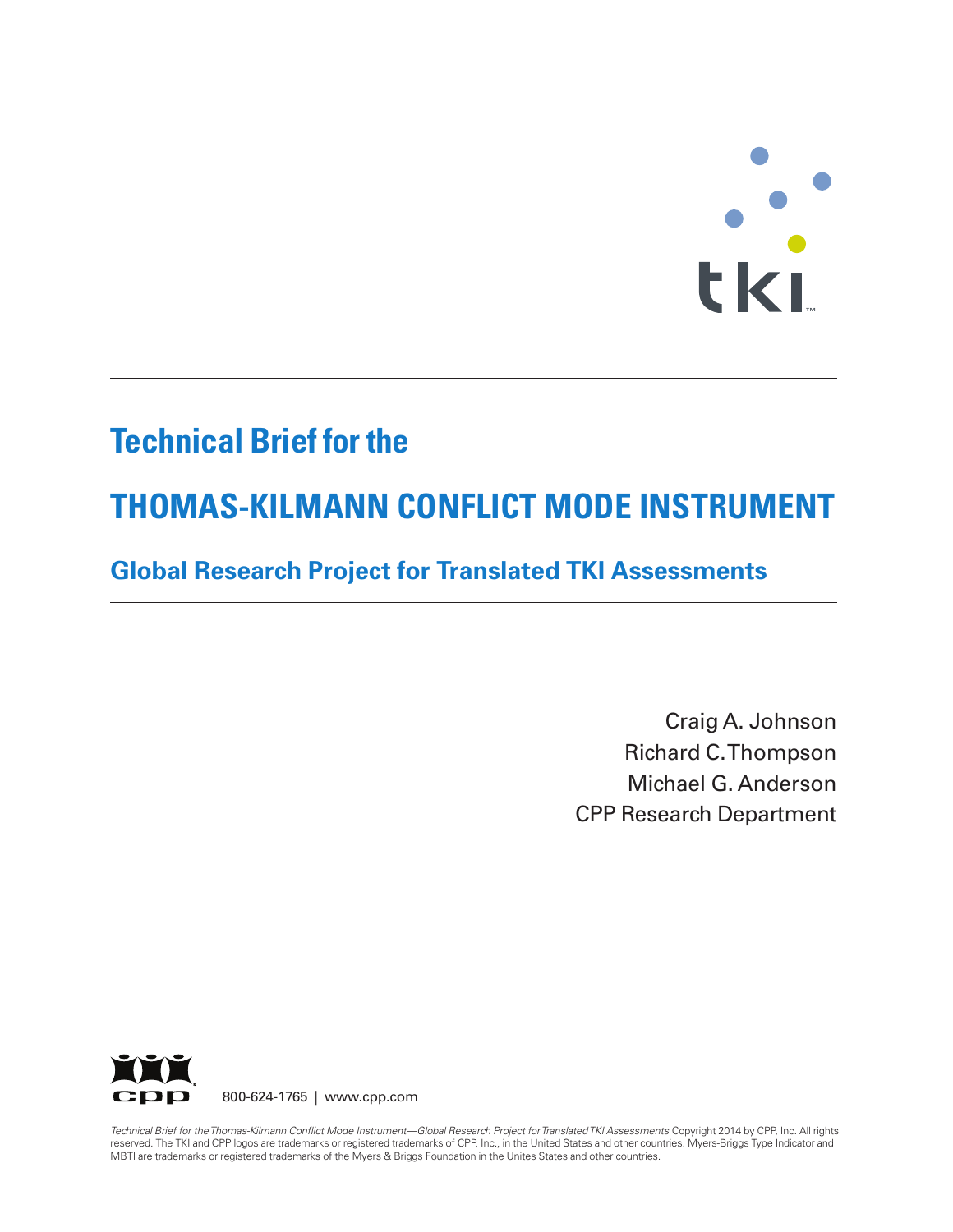# **CONTENTS**

Introduction 1

The *Thomas-Kilmann Conflict Mode Instrument* 1

Scoring 1

U.S. Norm Sample 1

Steps inThis Study 2

Translation Process 2

Sample Selection 2

Social Desirability of the TKI Scales by Language 3

Reliability of theTKI Scales by Language 4

Validity of theTKI Scales by Language 6

Percentile Ranks from the International Samples 6

Analyses of Conflict Mode Differences 7

Conclusion 10

References 12

Appendix A:TKI Raw Scores and Percentiles 13

Appendix B: Tukey's HSD Post Hoc Analyses 16

Appendix C:TKI Mode Mean Score Differences Between Men and Women 19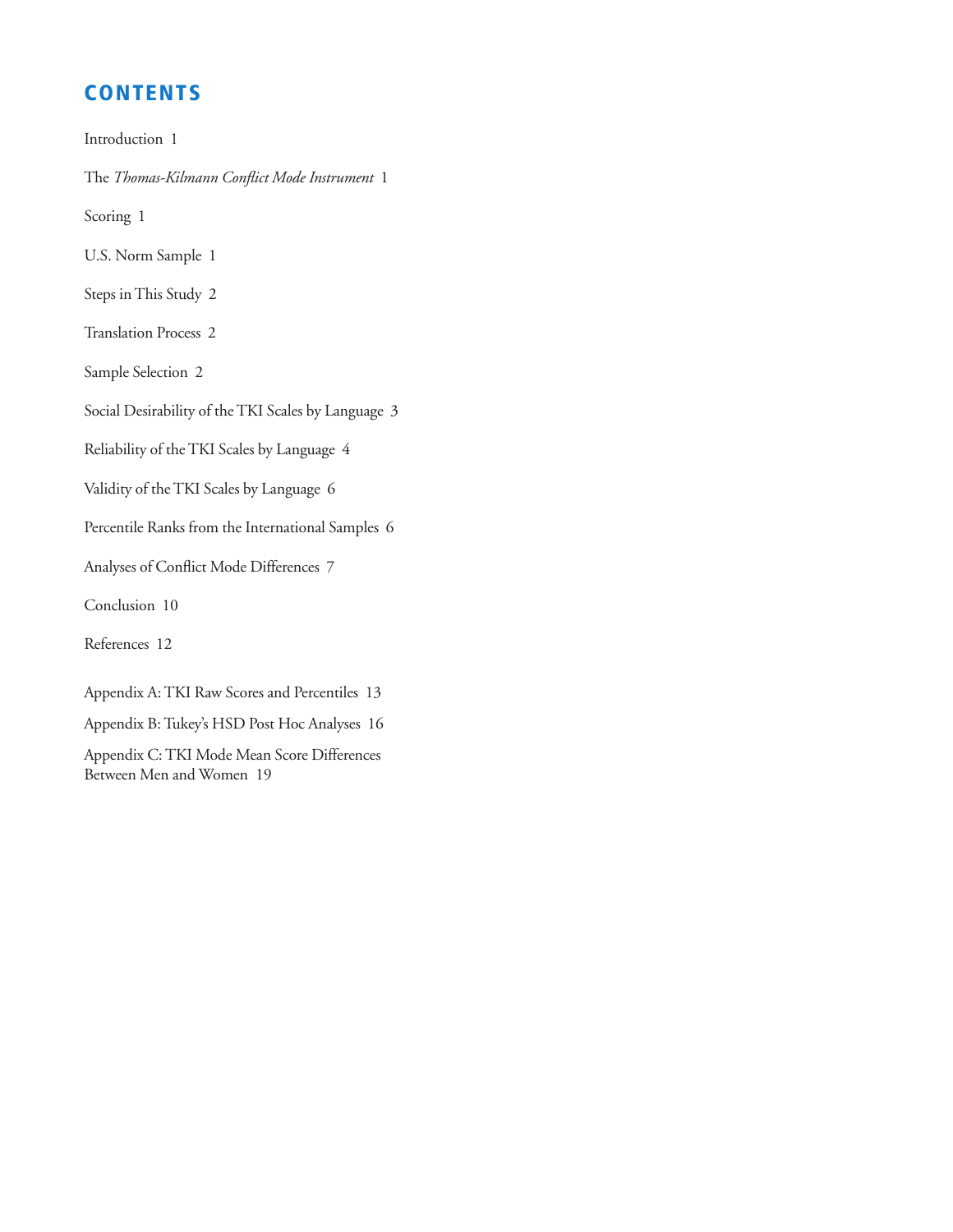#### **INTRODUCTION**

The *Thomas-Kilmann Conflict Mode Instrument* (TKI) identifies a person's behavior in conflict situations. Understanding one's conflict-handling style and the broader range of conflict modes can help individuals manage conflict. The TKI is commonly used in a variety of applications, including management and supervisory training, team building, leadership coaching, and marriage and family counseling. CPP, Inc., in response to increasing demand for the TKI from outside the United States, has steadily translated the instrument from English into other languages.This technical brief summarizes translation efforts and reviews psychometric functioning in each language.

# **THE THOMAS-KILMANN CONFLICT MODE INSTRUMENT**

The TKI, developed by Kenneth W. Thomas and Ralph H. Kilmann, is based on a conceptual framework proposed by Robert Blake and Jane Mouton (1964). Blake and Mouton suggested five basic attitudes and styles of control for managers that could be placed on a managerial grid (Blake & Mouton, 1964). Thomas refined the conflict aspects of this framework in the early 1970s (Thomas, 2002). The revised TKI conflict model identifies five different conflict-handling modes, or ways of dealing with conflict: *competing, collaborating, compromising, avoiding,* and *accommodating* (Schaubhut, 2007). The TKI describes these modes along two independent dimensions: *assertiveness,* the degree to which individuals attempt to satisfy their own concerns, and *cooperativeness,* the degree to which individuals attempt to satisfy other people's concerns (Thomas & Kilmann, 1974, 2007). As described in *Introduction to Conflict Management* (Thomas, 2002), the conflict modes represent the following major combinations of assertiveness and cooperativeness:

- *Competing* is assertive and uncooperative; individuals who use this mode try to satisfy their own concerns at the other person's expense.
- *Collaborating* is assertive and cooperative; individuals who use this mode try to find a win-win solution that completely satisfies both persons' concerns.
- *Compromising* is intermediate in assertiveness and cooperativeness; individuals who use this mode try to find an acceptable settlement that only partially satisfies both persons' concerns.
- *Avoiding* is unassertive and uncooperative; individuals who use this mode sidestep the conflict without trying to satisfy either person's concerns.

• *Accommodating* is unassertive and cooperative; individuals who use this mode attempt to satisfy the other person's concerns at the expense of their own.

A research review by Thomas and Kilmann (1975) found that other measures of the five modes of dealing with conflict were susceptible to respondents choosing responses based on how they may appear to others (Edwards, 1957). Research into socially desirable responding suggests a decrease in test validity if it is not controlled for (Edwards, 1970). Thomas and Kilmann developed the TKI to minimize disparity of social desirability in the item responses. They chose and tested each item pair to ensure that neither response was more socially desirable. A study examining the ability of the instrument to control social desirability found that the TKI significantly reduced the social desirability response bias when compared to similar tools assessing conflict behavior (Kilmann & Thomas, 1977; for a copy of this paper, see "References"). By actively addressing social desirability, the TKI more accurately describes individuals' conflict modes. A review of current literature found no studies of social desirability pertaining to newer assessments of the five conflicthandling modes.

## **SCORING**

The TKI comprises 30 forced-choice items. For each item, respondents choose which of two statements is most characteristic of their behavior. Each conflict mode is paired with the remaining conflict modes, three times. Raw scores are calculated by counting the number of times each mode is chosen, with scores ranging from 0 to 12. The raw scores are converted to percentile scores. Percentile scores indicate the percentage of people in a norm group who scored at or below a given raw score. In addition, percentile scores are partitioned into three interpretive ranges—high (the top 25%), medium (the middle 50%), and low (the bottom 25%). Further information on percentile scores creation appears in the section "Percentile Ranks from the International Samples."

# **U.S. NORM SAMPLE**

In this document, researchers used the 2007 U.S. norm sample as a comparative sample. Full descriptions of this sample and other U.S. samples are available in Schaubhut, 2007. Briefly, the 2007 U.S. norm sample included 8,000 adults from the U.S. employed population (Schaubhut, 2007). Respondents represented a number of racial and ethnic groups and self-reported working in a variety of occupations. Individuals in the sample mirror the U.S. workforce as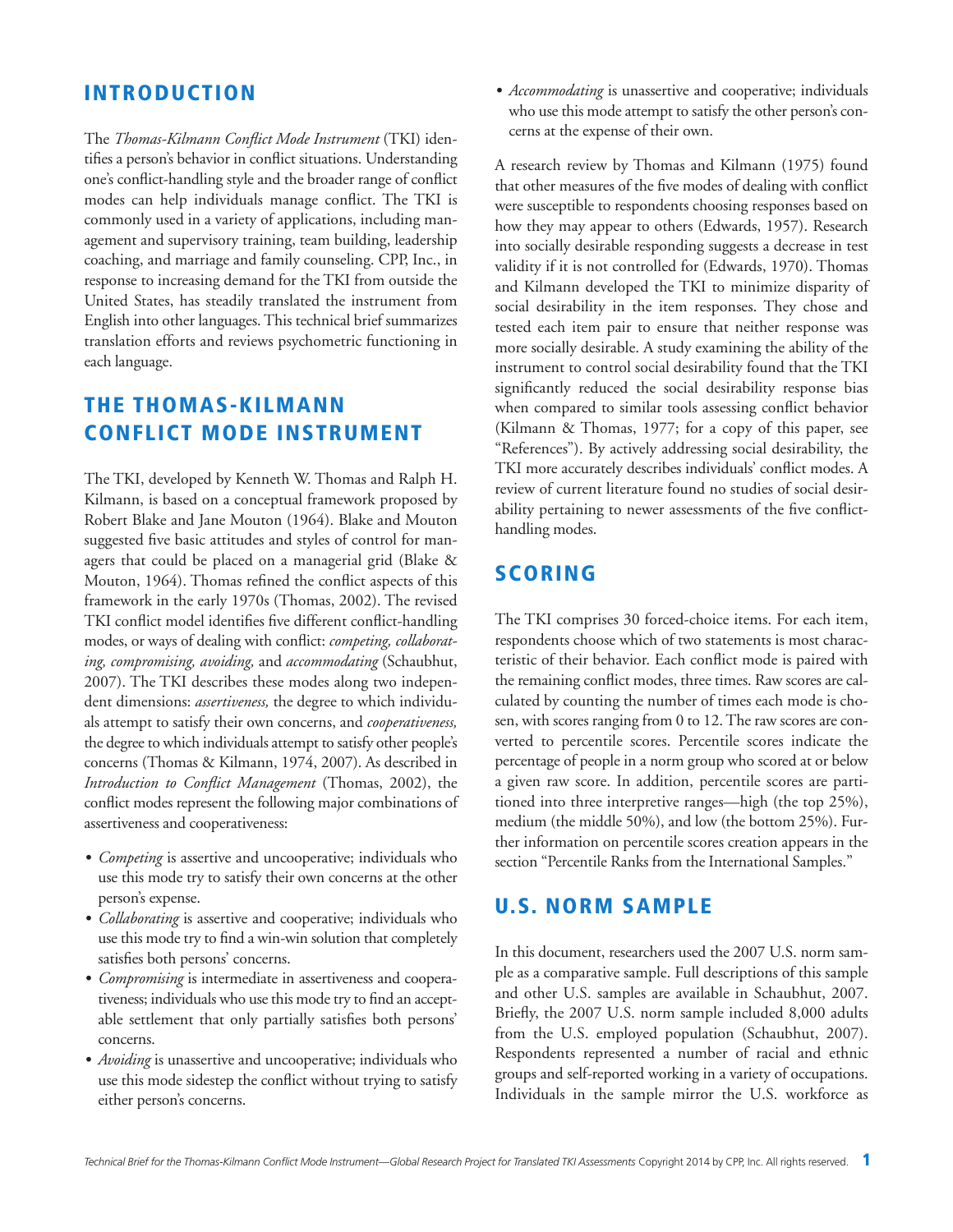| TABLE 1. TARGET LANGUAGES AND SAMPLE<br><b>COUNTRIES</b> |                       |
|----------------------------------------------------------|-----------------------|
| Language                                                 | <b>Sample Country</b> |
| English, North American                                  | <b>United States</b>  |
| Chinese, Simplified                                      | China-Mainland        |
| <b>Chinese, Traditional</b>                              | China-Hong Kong       |
| Danish                                                   | Denmark               |
| Dutch                                                    | <b>Netherlands</b>    |
| French, Canadian                                         | Canada                |
| French, European                                         | <b>France</b>         |
| German                                                   | Germany               |
| Portuguese, Brazilian                                    | <b>Rrazil</b>         |
| Portuguese, European                                     | Portugal              |
| Spanish, European                                        | <b>Spain</b>          |
| Spanish, Latin American                                  | <b>Mexico</b>         |
| Swedish                                                  | Sweden                |
|                                                          |                       |

reported by the Bureau of Labor Statistics (U.S. Department of Labor, n.d.).

#### **STEPS IN THIS STUDY**

This research effort evaluated the translations of the TKI from North American English into 12 target languages (see Table 1). Researchers developed a research plan closely following Thomas and Kilmann's original methods, supplementing it to address concerns unique to translations. Outlined below are the nine steps used in the study.

- 1. A translation consulting firm and an in-country subject matter expert translated the TKI into each target language.
- 2. A single sample was drawn from each target country and then broken into four subsamples. One subsample was used to examine social desirability, a second for test-retest, a third for validation, and a fourth for creation of norms.
- 3. Data were gathered from the four subsamples.
- 4. Researchers evaluated social desirability for each language.
- 5. Researchers examined test-retest data for each language.
- 6. Researchers examined validity of the TKI with the *Myers-Briggs Type Indicator®* (MBTI®) assessment for each language. Although it represents only one indication of validity, the MBTI tool provides a particularly rich research opportunity, as similar validations have been done using U.S. samples (Kilmann & Thomas, 1975).
- 7. Percentile ranks were generated for each international sample.
- 8. Conflict mode differences by language were examined.
- 9. Conflict mode differences by gender were examined.

The remaining sections of this document outline these steps in greater detail.

#### **TRANSLATION PROCESS**

TKI translation followed the practices used for other CPP translations. Most translations evaluated were completed prior to the beginning of this project; only the German translation was new. In all cases a translation consulting firm completed an initial translation. Next, an in-country subject matter expert reviewed the translation. Identified discrepancies were reconciled through review iterations between the translation firm and the in-country subject matter expert. Incountry subject matter experts were given tie-breaking authority based on local dialect expertise. Once discrepancies were reconciled, the translations were placed online and reviewed for typographical errors.

#### **SAMPLE SELECTION**

Researchers partnered with an international marketing firm to identify participants in the 12 target languages. The marketing firm used an internal database to identify potential participants. The marketing firm contacted identified individuals via email and asked them to participate. Interested individuals responded and were screened for eligibility. Individuals were considered eligible if they were 18 years or older, self-reported being a full-time employee, and responded that their country of residence was the same as the country in which the sample was drawn. The sampling plan included an equal number of men and women in each language sample.

Researchers drew a master sample for each language, and all individuals completed the TKI. They then separated the master sample into four subsamples, with each completing another component of the research plan. The first subsample consisted of approximately 100 individuals per language who completed demographic information and rated the social desirability of TKI items. A second subsample consisted of approximately 400 individuals per language. These individuals completed demographic information and the TKI. A third subsample consisted of approximately 100 individuals per language who completed the TKI and then completed the MBTI assessment. Finally, approximately 100 individuals per language completed the TKI a second time after two weeks.

Researchers cleaned data before analyses, removing respondents if they omitted three or more TKI items, completed the assessment in three or fewer minutes, or demonstrated patterns of invalidity (e.g., responding to the survey with all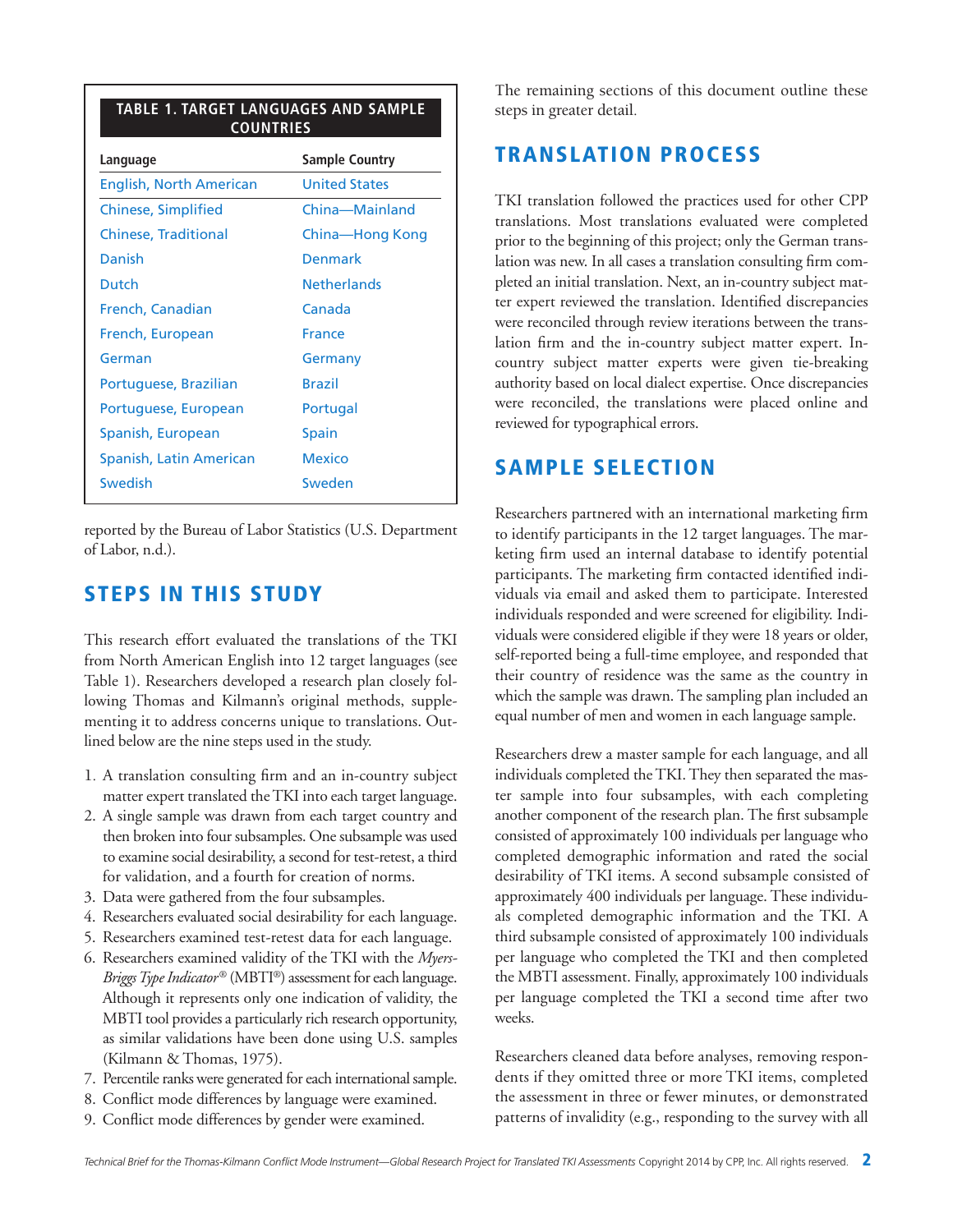1s, 2s, or 0s).They scored remaining data using standard procedures. Table 2 provides a description of the final master international samples used in analyses.

# **SOCIAL DESIRABILITY OF THE TKI SCALES BY LANGUAGE**

Individuals often respond to items on a self-report psychological inventory in a way they believe others view favorably. This tendency, commonly known as *social desirability bias,* is a persistent challenge for psychological measurement. Most commonly, socially desirable responding distorts measurement results by artificially increasing mean self-report scores on desirable attributes (Thomas & Kilmann, 1975).

The TKI is a forced-choice measure, where the respondent selects one of two alternatives, making the social desirability of response options an important consideration. Thomas and Kilmann designed the TKI to account for social desirable responding by having participants rate the response alternatives of the TKI instrument on a 9-point scale, ranging from "Extremely Undesirable" to "Extremely Desirable" (see Edwards, 1957). Thomas and Kilmann paired response alternatives according to the rated social desirability.

Kilmann and Thomas (1977) also used social desirability ratings to determine the influence of item desirability on item and scale scores. First, they created a social desirability differential for each item by subtracting the mean social desirability rating of alternative "B" from alternative "A."The authors then correlated the differential scores with the proportion of individuals who selected the "A" alternative when completing the TKI instrument. The results of this investigation indicated that social desirability did not have a significant impact on response alternative selection ( $r = .21$ ;  $p > .01$ ;  $n = 30$ ), explaining only 4% of the variance in self-ratings on TKI instrument items.

Researchers replicated social desirability analyses in the current investigation for each translation of the TKI (see Table 3). Results for 9 of the 12 new translations indicated that social desirability showed no significant correlation with item response selection ( $p > .05$ ). The findings show that socially desirable ratings explained less than 1% to, in the extreme case, 35% of the variance in self-ratings on TKI instrument items. It is important to note that even the most extreme case is well below the equivalent correlations for other conflicthandling instruments (.87 to .94; Kilmann & Thomas, 1977). Researchers also examined results to determine whether correlations significantly differed from the U.S. population using a Steiger's *Z*-test. No statistically significant

|                             |             |       |                  |                       | <b>Organizational Level</b> |                   |                  |
|-----------------------------|-------------|-------|------------------|-----------------------|-----------------------------|-------------------|------------------|
| Language                    | Mean<br>Age | Men % | Entry<br>Level % | Nonsuper-<br>visory % | Super-<br>visory %          | Manage-<br>ment % | Execu-<br>tive % |
| English, North American     | 40.4        | 50.0  | 5.0              | 20.0                  | 20.0                        | 35.0              | $20.0*$          |
| <b>Chinese, Simplified</b>  | 32.6        | 48.1  | 21.6             | 25.9                  | 30.9                        | 18.9              | 2.7              |
| <b>Chinese, Traditional</b> | 33.2        | 48.1  | 45.2             | 29.7                  | 16.3                        | 5.3               | 3.4              |
| <b>Danish</b>               | 45.5        | 48.6  | 41.3             | 15.9                  | 25.4                        | 14.9              | 2.5              |
| Dutch                       | 43.7        | 49.4  | 70.7             | 7.6                   | 11.0                        | 6.9               | 3.8              |
| French, Canadian            | 43.1        | 49.3  | 59.0             | 12.5                  | 11.5                        | 10.8              | 6.2              |
| French, European            | 38.7        | 48.5  | 52.3             | 11.2                  | 25.2                        | 5.0               | 6.2              |
| German                      | 40.0        | 48.2  | 68.6             | 12.9                  | 7.3                         | 4.6               | 6.6              |
| Portuguese, Brazilian       | 36.9        | 47.2  | 61.1             | 15.4                  | 15.4                        | 6.8               | 1.3              |
| Portuguese, European        | 37.6        | 50.7  | 46.3             | 11.8                  | 21.2                        | 15.3              | 5.5              |
| Spanish, European           | 39.5        | 46.9  | 53.1             | 27.9                  | 11.2                        | 2.7               | 5.1              |
| Spanish, Latin American     | 38.1        | 51.0  | 30.0             | 28.0                  | 17.3                        | 15.0              | 9.8              |
| <b>Swedish</b>              | 47.3        | 48.2  | 60.3             | 26.1                  | 9.1                         | 2.1               | 2.4              |

*Note:* North American English *N* = 8,000, Simplified Chinese *N* = 285, Traditional Chinese *N* = 318, Danish *N* = 350, Dutch *N* = 346, Canadian French *N* = 367, European French *N* = 324, German *N* = 330, Brazilian Portuguese *N* = 321, European Portuguese *N* = 369, European Spanish *N* = 339, Latin American Spanish *N* = 351, Swedish *N* = 355.

\*Percentage includes executives (15%) and top executives (5%) for this sample.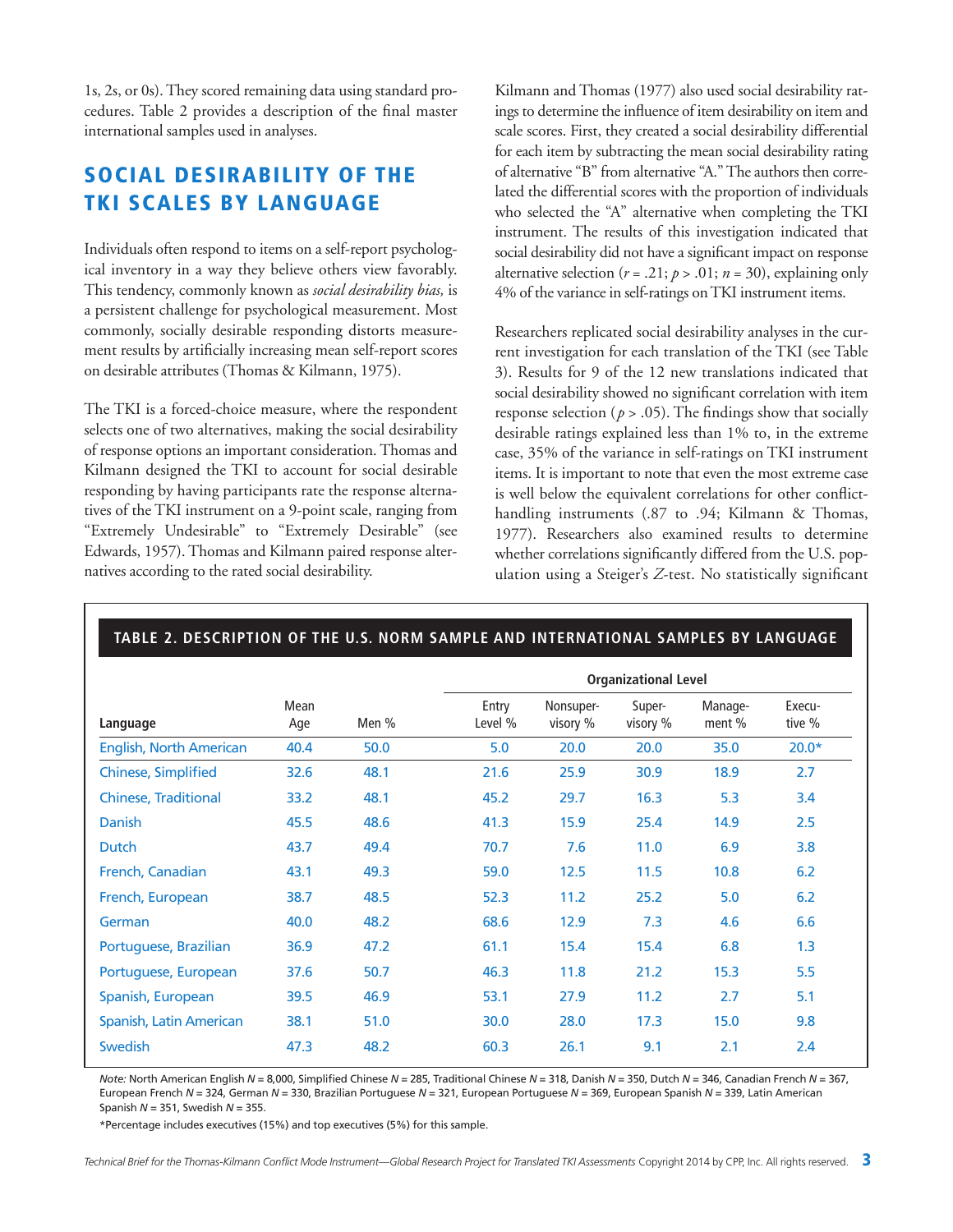#### **TABLE 3. CORRELATION BETWEEN SOCIAL DESIRABILITY DIFFERENTIAL AND PERCENTAGE OF RESPONSE OPTION ENDORSEMENT OF THE U.S. NORM SAMPLE AND INTERNATIONAL SAMPLES BY LANGUAGE**

|                                      |              |          | <b>U.S. Norm Sample Comparison</b> |      |
|--------------------------------------|--------------|----------|------------------------------------|------|
| Language                             | $\mathbf{r}$ | Z        | <b>Diff</b>                        | p    |
| English, North American <sup>1</sup> | .210         | 0.213    | n/a                                | n/a  |
| <b>Chinese, Simplified</b>           | $.592*$      | 0.681    | 1.72                               | .086 |
| <b>Chinese, Traditional</b>          | .084         | 0.084    | $-0.47$                            | .636 |
| <b>Danish</b>                        | .111         | 0.111    | $-0.37$                            | .709 |
| <b>Dutch</b>                         | $.436*$      | 0.467    | 0.93                               | .350 |
| French, Canadian                     | .099         | 0.099    | $-0.42$                            | .676 |
| French, European                     | $.458*$      | 0.495    | 1.03                               | .301 |
| German                               | $-.012$      | $-0.012$ | $-0.83$                            | .408 |
| Portuguese, Brazilian                | .274         | 0.281    | 0.25                               | .803 |
| Portuguese, European                 | .135         | 0.136    | $-0.28$                            | .776 |
| Spanish, European                    | $-.019$      | $-0.019$ | $-0.85$                            | .394 |
| Spanish, Latin American              | .300         | 0.310    | 0.35                               | .723 |
| <b>Swedish</b>                       | $-.034$      | $-0.034$ | $-0.91$                            | .364 |

*Note: r* = correlation between social desirability differential and percentage of response option endorsement; *Z* = Steiger's *Z,* a measure of statistical difference between correlations; Diff = difference between the U.S. and comparison country, where positive values indicate scores higher in the comparison country; *p* = significance test, where values less than .05 are significant.

\**p* < .05. 1From Kilmann & Thomas, 1977.

differences existed between the U.S. norm sample and translated versions.

A second approach Kilmann and Thomas (1977) implemented involved averaging social desirability differentials between paired response alternatives for the 12 statements representing each of the five conflict-handling modes. These values were then correlated with the average self-report scores across the five modes, yielding a Pearson coefficient of .41 (nonsignificant for  $n = 5$ ). Researchers also replicated these analyses with results reported inTable 4. Consistent with previous findings, 11 out of 12 samples indicate that social desirable responding did not have a significant influence on scores. European Spanish reached statistical significance (*p* = .02), indicating that social desirable responding may have had an influence on conflict-handing scores. The European Spanish sample was also the only sample that differed significantly from the U.S. norm sample.

# **RELIABILITY OF THE TKI SCALES BY LANGUAGE**

Reliability of an assessment is commonly measured in two ways. First, items composing a scale are examined to determine item consistency using Cronbach's alpha. Higher values on Cronbach's alpha indicate greater consistency. AsThomas, Thomas, and Schaubhut (2008) point out, because only four degrees of freedom exist among five scale scores, Cronbach's alpha undervalues the reliability of the TKI scales. This fact is further complicated as responses for each item load onto different scales. Due to these factors and others, Thomas, Thomas, and Schaubhut conclude that Cronbach's alpha may not be the best indicator of reliability for the TKI. For these reasons researchers did not examine internal consistency using Cronbach's alpha. For further information on the discussion of internal consistency and the TKI, see Thomas, Thomas, and Schaubhut (2008).

A second evaluation of reliability looks at consistency of responses over time. Test-retest asks participants to complete a measure on multiple occasions and then correlates the scores. In the current analysis, participants completed the TKI and, after two weeks, completed theTKI again.Test-retest reliabilities for each translation are reported inTable 5. In general, the test-retest reliabilities for the translated versions are below those reported for the North American English version (Kilmann & Thomas, 1977), with Simplified Chinese and Traditional Chinese showing the lowest test-retest coefficients. Considering test-retest reliabilities across all languages, however, yields test-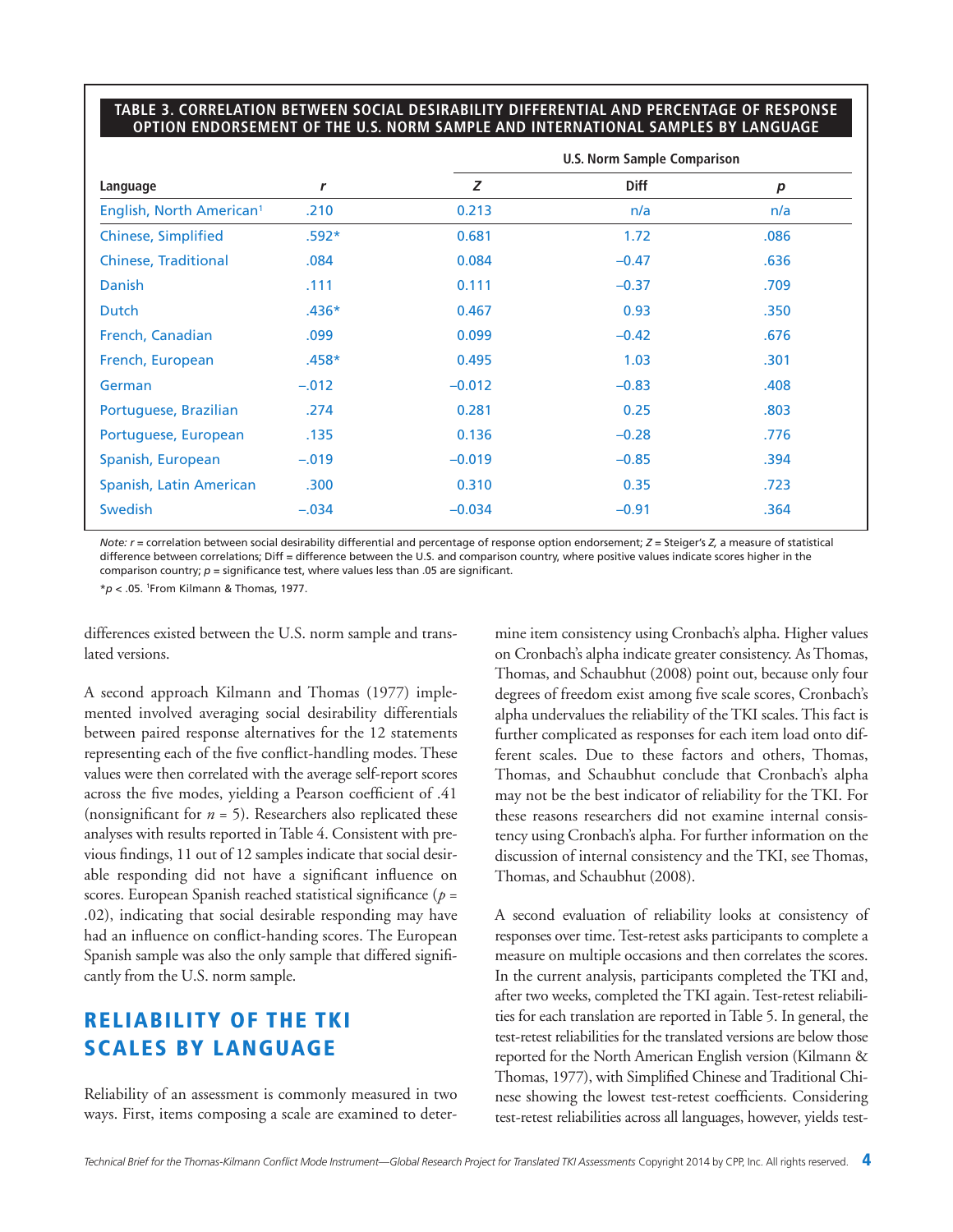#### **TABLE 4. CORRELATION BETWEEN SOCIAL DESIRABILITY DIFFERENTIAL AND MODE SCORE FOR THE U.S. NORM SAMPLE AND INTERNATIONAL SAMPLES BY LANGUAGE**

|                                      |          |          | <b>U.S. Norm Sample Comparison</b> |      |
|--------------------------------------|----------|----------|------------------------------------|------|
| Language                             | r        | Z        | Diff                               | p    |
| English, North American <sup>1</sup> | .410     | 0.436    | n/a                                | n/a  |
| Chinese, Simplified                  | .600     | 0.693    | 0.26                               | .797 |
| <b>Chinese, Traditional</b>          | .307     | 0.317    | $-0.12$                            | .906 |
| Danish                               | $-.772$  | $-1.025$ | $-1.46$                            | .144 |
| <b>Dutch</b>                         | $-.011$  | $-0.011$ | $-0.45$                            | .655 |
| French, Canadian                     | .166     | 0.168    | $-0.27$                            | .789 |
| French, European                     | $-.291$  | $-0.300$ | $-0.74$                            | .462 |
| German                               | $-.322$  | $-0.334$ | $-0.77$                            | .442 |
| Portuguese, Brazilian                | $-.277$  | $-0.284$ | $-0.72$                            | .471 |
| Portuguese, European                 | $-.137$  | $-0.138$ | $-0.57$                            | .566 |
| Spanish, European                    | $-.937*$ | $-1.713$ | $-2.15$                            | .032 |
| Spanish, Latin American              | $-.213$  | $-0.216$ | $-0.65$                            | .514 |
| <b>Swedish</b>                       | $-.831$  | $-1.191$ | $-1.63$                            | .104 |

*Note:*  $r$  = correlation between social desirability differential and mode score;  $Z$  = Steiger's  $Z$ , a measure of statistical difference between correlations; Diff = difference between the U.S. and comparison country, where positive values indicate scores higher in the comparison country;  $p =$  significance test, where values less than .05 are significant.

\**p* < .05. 1From Kilmann & Thomas, 1977.

# **TABLE 5. TEST-RETEST CORRELATIONS FOR THE U.S. NORM SAMPLE AND INTERNATIONAL SAMPLES BY LANGUAGE Language** *N* **Competing Collaborating Compromising Avoiding Accommodating** English, North American1 76 .61 .63 .66 .68 .62 Chinese, Simplified 78 .38 .15 .35 .30 .40 Chinese, Traditional 91 .62 .44 .28 .25 .47 Danish 95 .71 .57 .45 .55 .51 Dutch 99 .72 .57 .46 .58 .55 French, Canadian 59 .70 .46 .43 .56 .57 French, European 64 .42 .33 .46 .40 .50 German 77 .50 .63 .34 .51 .52 Portuguese, Brazilian  $92$  .57 .23 .62 .47 .40 Portuguese, European 80 .54 .49 .66 .57 .57 .57 Spanish, European 85 .63 .46 .43 .33 .52 Spanish, Latin American 78 .59 .46 .53 .43 .63 Swedish 113 .81 .51 .53 .49 .57

*Note:* See Kilmann & Thomas, 1977, for North American English correlations. All remaining correlations greater than .15 are significant at the .05 level. 1From Kilmann & Thomas, 1977.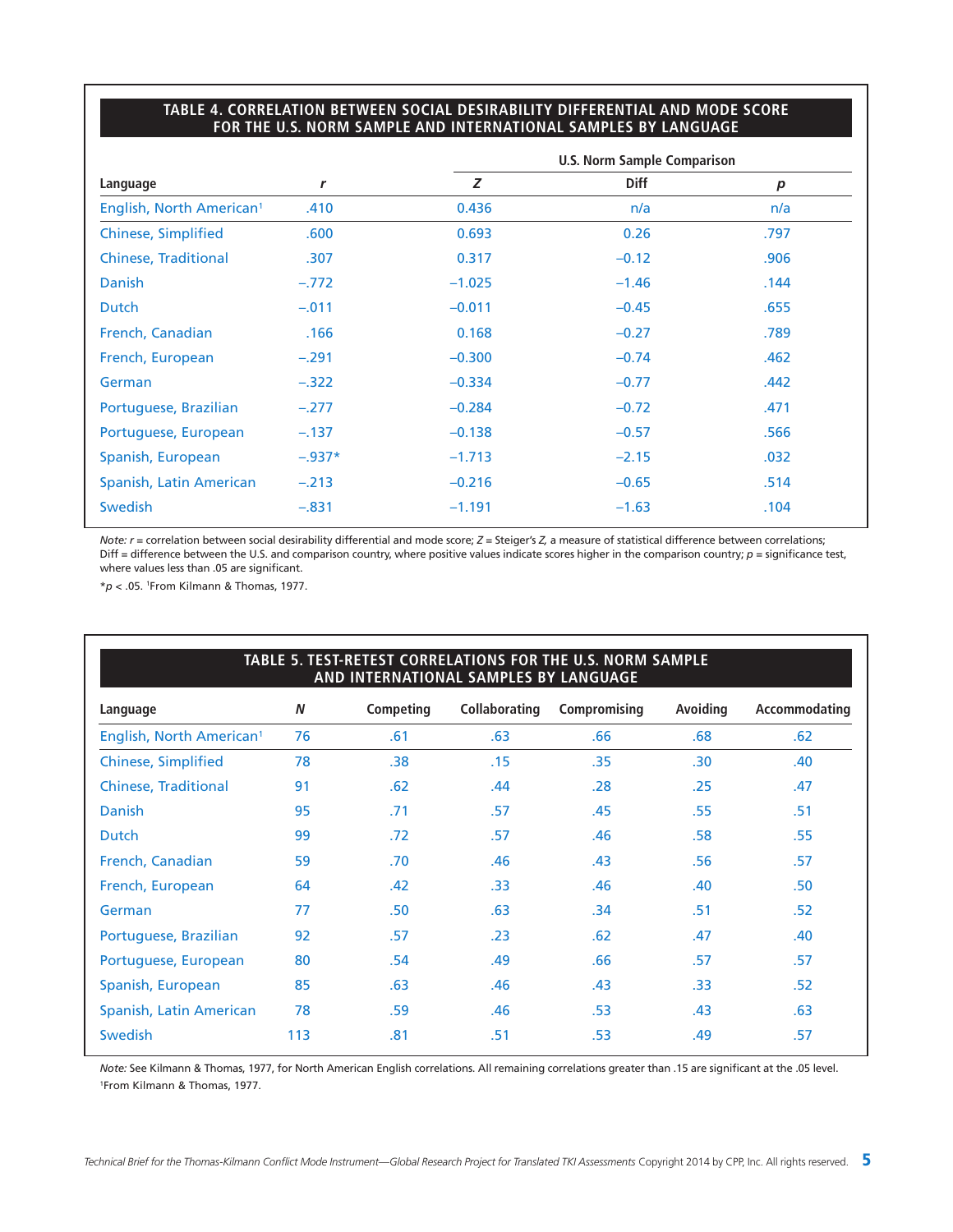retest coefficients comparable with those of other conflict mode assessments (.39 to .55; Kilmann & Thomas, 1977).

## **VALIDITY OF THE TKI SCALES BY LANGUAGE**

Validation of an instrument establishes empirical links to theoretical constructs and established measures. Kilmann and Thomas (1975, 1977) explored the empirical links between the TKI and several other assessments. In this study, researchers sought to replicate known and meaningful relationships between theTKI and the preference dichotomies of the MBTI instrument (Kilmann & Thomas, 1975). Kilmann and Thomas (1975) found that the *Integrative* dimension of conflict behavior, which refers to the realization of both parties' interest, was positively correlated with the Extraversion–Introversion dichotomy (*r* = .29, *p* < .01), indicating that Introverts were more likely to use Avoiding than they were Collaborating conflict behaviors. The *Distributive* dimension, which refers to attempts to satisfy one's own objectives at the expense of the other party, was negatively related to the Thinking–Feeling dichotomy ( $r = -.38$ ,  $p <$ .001), indicating that individuals with a Feeling preference were more likely to use Accommodating than they were Competing conflict behaviors.

In this study, a subsample of participants completed the TKI followed by the MBTI assessment. The Integrative dimension, consistent with Kilmann and Thomas (1975), subtracted the Avoiding score from the Collaborating score. The Distributive dimension subtracted the Accommodating score from the Competing score. Building on previous research, the current investigation explored the following hypotheses:

- 1. The Integrative dimension will be correlated with the Extraversion–Introversion dichotomy.
- 2. The Distributive dimension will be correlated with the Thinking–Feeling dichotomy.
- 3. Competing conflict behaviors, because they involve satisfying personal needs at the expense of others, will be correlated with the Thinking–Feeling dichotomy.
- 4. Collaborating conflict behaviors, because they require a deeper level of involvement with the other party, will be correlated with the Extraversion–Introversion dichotomy.
- 5. Avoiding conflict behaviors, because they require the least amount of interpersonal interaction, will be correlated with the Extraversion–Introversion dichotomy.

6. Accommodating conflict behaviors, because they involve concern for the needs of others, will be correlated with the Thinking–Feeling dichotomy.

Hypothesized relationships were investigated using Pearson product-moment correlation coefficients and are shown in Table 6. Statistically significant results supported the hypotheses for the Danish, Canadian French, European French, and Swedish samples. Dutch, German, Brazilian Portuguese, European Spanish, and Latin American Spanish samples generally showed the expected patterns of relationships but did not reach statistical significance for all relationships. Simplified Chinese and European Portuguese samples showed smaller relationships, with trends in the expected direction except for hypothesis 4. Traditional Chinese results were less consistent, with results in the opposite direction of hypotheses 4 and 5.

# **PERCENTILE RANKS FROM THE INTERNATIONAL SAMPLES**

Researchers calculated percentiles for each of the raw scores (0–12). Percentile scores are calculated as the median point (or middle) of the range of cumulative frequency covered by that score. For example, if a raw score of 5 has a cumulative frequency of 40% and a score of 6 has a cumulative frequency of 60%, then a raw score of 6 covers the range from 40% to 60% and the percentile assigned would be the median value of 50%. If researchers did not make this adjustment and used simple cumulative frequencies, the percentile scores would be biased in an upward direction. Among other things, this would mean that more than 25% of people would be expected to fall into the "top 25%" interpretive range on a given conflict mode, while fewer than 25% of people would be expected to fall into the "bottom 25%" interpretive range.

The raw and percentile scores for the U.S. norm sample and each of the translated versions of the TKI appear in Tables A-1 to A-5 in Appendix A. As indicated in these tables, the percentiles tend to shift slightly across translated versions of the assessment. To interpret these shifts, it is important to understand that a percentile score denotes the number of individuals below the raw score. For example, a percentile score of 70% indicates that 70% of the normative group scores at or *below* that raw score.\* A review of the percentile scores shows a relatively consistent pattern of percentiles across countries. A noteworthy exception is a shift on Collaborating in comparison to the U.S. sample. Percentiles on this scale indicate

<sup>\*</sup>A difference in interpretation of values exists when comparing mean or median scores on a mode between two or more different samples and when comparing the same samples' percentile values for the same raw score (as in Table 7, as well as in Tables A-1 to A-5). When comparing the median or mean raw scores on, for example, Competing between two samples—sample A and sample B—a higher score for sample A means that sample A scored higher on the raw scores for Competing. But when comparing the percentile values of the two samples for the same raw scores, a higher percentile value means the opposite. For example, when sample A has a higher percentile than sample B for the same raw score, it means that more people in sample A have scored lower than that raw score.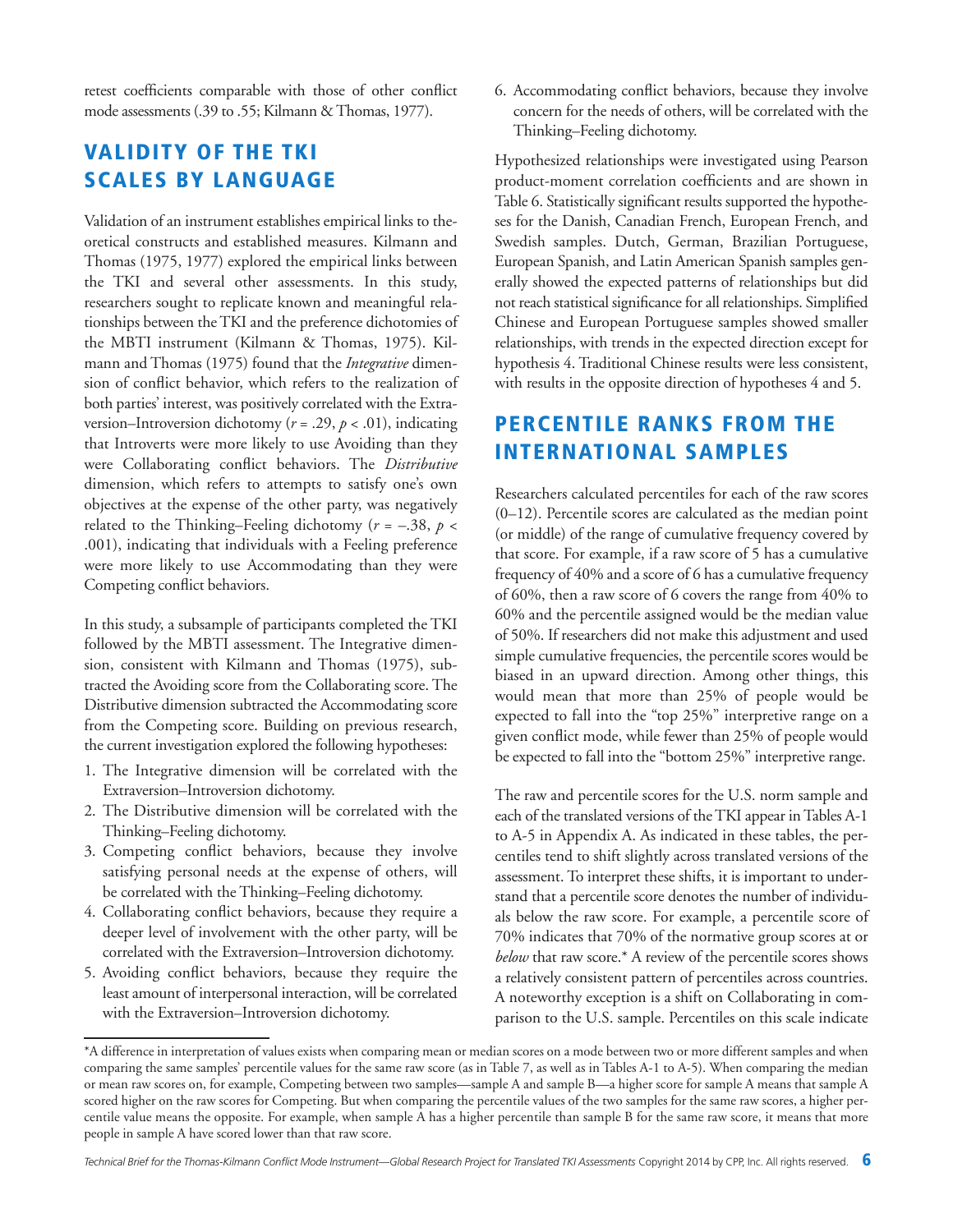#### **TABLE 6. CORRELATIONS BETWEEN TKI MODES AND MBTI ® CONTINUOUS SCORES FOR THE U.S. NORM SAMPLE AND INTERNATIONAL SAMPLES BY LANGUAGE**

|                                      |                 |           | <b>TKI Dimensions</b>               |           |                                     | <b>TKI Modes</b> |                                                       |
|--------------------------------------|-----------------|-----------|-------------------------------------|-----------|-------------------------------------|------------------|-------------------------------------------------------|
|                                      |                 |           | Integrative Distributive            |           |                                     |                  | <b>Competing Collaborating Avoiding Accommodating</b> |
|                                      |                 |           | <b>MBTI<sup>®</sup> Dichotomies</b> |           | <b>MBTI<sup>®</sup> Dichotomies</b> |                  |                                                       |
| Language                             | N               | $E-1$     | $T-F$                               | $T-F$     | $E-1$                               | $E-1$            | $T-F$                                                 |
| English, North American <sup>1</sup> | 76              | $-.29**$  | $-.38**$                            | n/a       | n/a                                 | n/a              | n/a                                                   |
| <b>Chinese, Simplified</b>           | 62              | $-.10$    | $-.10$                              | $-.08$    | .01                                 | .17              | .09                                                   |
| <b>Chinese, Traditional</b>          | 73              | .12       | $-.38**$                            | $-.27**$  | .01                                 | $-.18$           | $.35***$                                              |
| Danish                               | 93              | $-.28**$  | $-.29**$                            | $-.31***$ | $-.27**$                            | $.21*$           | $.18*$                                                |
| <b>Dutch</b>                         | 11              | $-.20*$   | $-.27**$                            | $-.27**$  | $-.11$                              | $.22*$           | $.21*$                                                |
| French, Canadian                     | 43              | $-.41**$  | $-.39**$                            | $-.39**$  | $-.34*$                             | $.36***$         | $.27*$                                                |
| French, European                     | 69              | $-.35***$ | $-.33**$                            | $-.30**$  | $-.24*$                             | $.37**$          | $.27*$                                                |
| German                               | 60              | $-.21$    | $-.32**$                            | $-.29*$   | $-.20$                              | .16              | $.25*$                                                |
| Portuguese, Brazilian                | 77              | $-.15$    | $-.03$                              | $-.03$    | $-.20*$                             | .05              | .02                                                   |
| Portuguese, European                 | 86              | $-.01$    | $-.10$                              | $-.09$    | .01                                 | .02              | .08                                                   |
| Spanish, European                    | 10 <sup>°</sup> | $-.16*$   | $-.11$                              | $-.08$    | $-.06$                              | $.21*$           | .12                                                   |
| Spanish, Latin American              | 85              | $-.12$    | $-.22*$                             | $-.24*$   | $-.06$                              | .14              | .12                                                   |
| Swedish                              | 11              | $-.27**$  | $-.39**$                            | $-.45***$ | $-.18*$                             | $.26***$         | $.20*$                                                |

*Note:* Compromising is not included for analysis, as it is in the middle of the TKI modes.

\**p* < .05; \*\**p* < .01. 1From Kilmann & Thomas 1977.

that individuals in other countries tended to have lower raw scores.

Also in Appendix A, Table A-6 contains the conflict mode percentile medians by language using U.S. norms. As shown in this table, medians tend to be near the center of the distribution, indicating that half of the distribution is above the median and half below the median.

As with the U.S. norm sample, each international sample was partitioned into three interpretive categories—high (the top 25%), medium (the middle 50%), and low (the bottom 25%), based on the distribution of the raw scores. Table 7 illustrates the results for each of the five conflict modes. Although each language sample's percentile scores shifted slightly for all conflict modes, the interpretive categories are very similar to those found for the U.S. norm sample, with translations normally varying by one or two raw points. Thus, interpretation of TKI results for the U.S. norm sample and the international samples are similar. The one possible exception is the Collaborating mode, where ranges of 5–8 and 9–12 were categorized as medium and high, respectively, for the U.S. norm sample and ranges of 5–7 and 8–12 were categorized as low and medium for some other countries. This difference may be a function of the organizational level of individuals in the U.S. norm sample versus that of those in the international samples. In the U.S. norm sample 75% of respondents were employed as supervisors, managers, executives, or top executives. In contrast, in the international samples on average only about 30% of respondents were employed as supervisors, managers, executives, or top executives. Previous research (Blake & Mouton, 1964; Brewer, Mitchell, & Weber, 2002; Thomas, Thomas, & Schaubhut, 2008) has indicated that Collaborating increases at higher organizational levels. Given these findings, the shift in the Collaborating mode in the current study may be attributed to the smaller percentage of individuals in the international samples who were supervisors or above.

# **ANALYSES OF CONFLICT MODE DIFFERENCES**

The analyses of the raw score and percentile distributions show slight differences in the distributions and interpretive boundaries for several languages. However, it is necessary to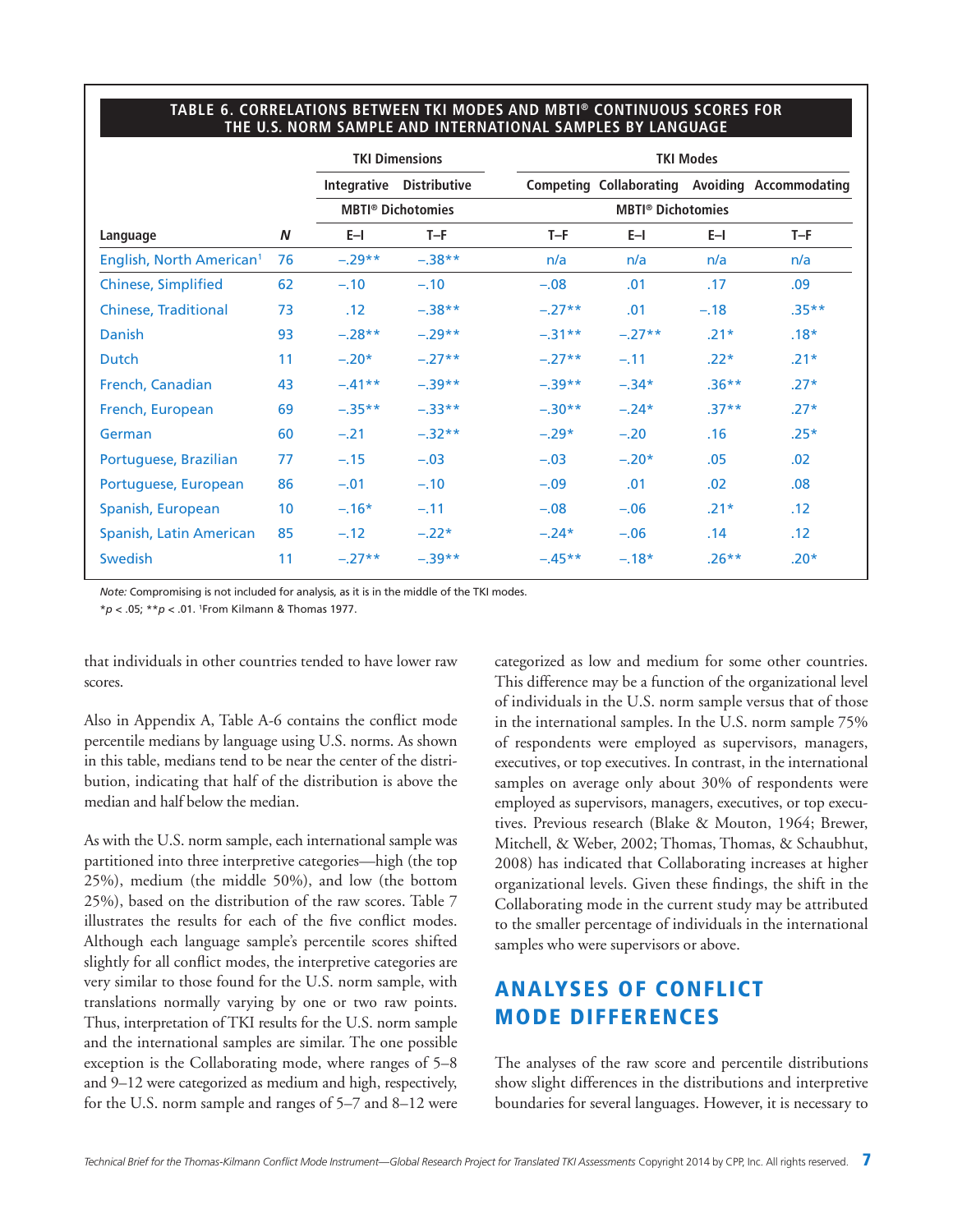|                               |                            |                        |                         |          |                       |                          |                     |          | TABLE 7. RAW SCORES AND INTERPRETIVE RANGES FOR THE U.S. NORM<br>SAMPLE AND INTERNATIONAL SAMPLES BY LANGUAGE |                         |                      |                            |           |
|-------------------------------|----------------------------|------------------------|-------------------------|----------|-----------------------|--------------------------|---------------------|----------|---------------------------------------------------------------------------------------------------------------|-------------------------|----------------------|----------------------------|-----------|
| <b>TKI Mode</b>               | English,<br>North American | Chinese,<br>Simplified | Chinese,<br>Traditional | Danish   | Dutch                 | Canadian<br>French,      | French,<br>European | German   | Portuguese,<br>Brazilian                                                                                      | Portuguese,<br>European | Spanish,<br>European | Spanish,<br>Latin American | Swedish   |
| Competing                     |                            |                        |                         |          |                       |                          |                     |          |                                                                                                               |                         |                      |                            |           |
| High<br>(top 25%)             | $7 - 12$                   | $8 - 12$               | $7 - 12$                | $7 - 12$ | $8 - 12$              | $7 - 12$                 | $8 - 12$            | $6 - 12$ | $7 - 12$                                                                                                      | $7 - 12$                | $7 - 12$             | $7 - 12$                   | $7 - 12$  |
| <b>Medium</b><br>(middle 50%) | $3 - 6$                    | $4 - 7$                | $3 - 6$                 | $3 - 6$  | $3 - 7$               | $3 - 6$                  | $3 - 7$             | $2 - 5$  | $3 - 6$                                                                                                       | $3 - 6$                 | $3 - 6$              | $4 - 6$                    | $2 - 6$   |
| Low<br>(bottom 25%)           | $0 - 2$                    | $0 - 3$                | $0 - 2$                 | $0 - 2$  | $0 - 2$               | $0 - 2$                  | $0 - 2$             | $0 - 1$  | $0 - 2$                                                                                                       | $0 - 2$                 | $0 - 2$              | $0 - 3$                    | $0 - 1$   |
| Collaborating                 |                            |                        |                         |          |                       |                          |                     |          |                                                                                                               |                         |                      |                            |           |
| High<br>(top 25%)             | $9 - 12$                   | $8 - 12$               | $7 - 12$                | $8 - 12$ | $7 - 12$              | $8 - 12$                 | $8 - 12$            | $8 - 12$ | $7 - 12$                                                                                                      | $8 - 12$                | $7 - 12$             | $7 - 12$                   | $7 - 12$  |
| <b>Medium</b><br>(middle 50%) | $5 - 8$                    | $5 - 7$                | $5 - 6$                 | $5 - 7$  | $4 - 6$               | $5 - 7$                  | $5 - 7$             | $5 - 7$  | $5 - 6$                                                                                                       | $5 - 7$                 | $4 - 6$              | $4 - 6$                    | $4 - 6$   |
| Low<br>(bottom 25%)           | $0 - 4$                    | $0 - 4$                | $0 - 4$                 | $0 - 4$  | $0 - 3$               | $0 - 4$                  | $0 - 4$             | $0 - 4$  | $0 - 4$                                                                                                       | $0 - 4$                 | $0 - 3$              | $0 - 3$                    | $0 - 3$   |
| Compromising                  |                            |                        |                         |          |                       |                          |                     |          |                                                                                                               |                         |                      |                            |           |
| <b>High</b><br>(top 25%)      | $10 - 12$                  | $9 - 12$               | $9 - 12$                | $8 - 12$ | $9 - 12$              |                          | 10-12 10-12 10-12   |          | $10 - 12$                                                                                                     | $10 - 12$               | $9 - 12$             | $10 - 12$                  | $9 - 12$  |
| <b>Medium</b><br>(middle 50%) | $6-9$                      | $6 - 8$                | $6 - 8$                 | $5 - 7$  | $5 - 8$               | $7 - 9$                  | $7 - 9$             | $7 - 9$  | $7 - 9$                                                                                                       | $7 - 9$                 | $6 - 8$              | $7 - 9$                    | $6 - 8$   |
| Low<br>(bottom 25%)           | $0 - 5$                    | $0 - 5$                | $0 - 5$                 | $0 - 4$  | $0 - 4$               | $0 - 6$                  | $0 - 6$             | $0 - 6$  | $0 - 6$                                                                                                       | $0 - 6$                 | $0 - 5$              | $0 - 6$                    | $0 - 5$   |
| Avoiding                      |                            |                        |                         |          |                       |                          |                     |          |                                                                                                               |                         |                      |                            |           |
| <b>High</b><br>(top 25%)      | $8 - 12$                   | $7 - 12$               | $8 - 12$                |          | $9-12$ $10-12$ $8-12$ |                          | $7 - 12$ 8-12       |          | $8 - 12$                                                                                                      | $9 - 12$                | $9 - 12$             | $9 - 12$                   | $10 - 12$ |
| <b>Medium</b><br>(middle 50%) | $5 - 7$                    | $5-6$                  | $5-7$                   | $6 - 8$  | $6 - 9$               | $5 - 7$                  | $5-6$               | $5 - 7$  | $5 - 7$                                                                                                       | $5 - 8$                 | $6 - 8$              | $6 - 8$                    | $6-9$     |
| Low<br>(bottom $25\%$ ) 0-4   |                            | $0 - 4$                | $0 - 4$                 | $0 - 5$  | $0 - 5$               | $0 - 4$                  | $0 - 4$             | $0 - 4$  | $0 - 4$                                                                                                       | $0 - 4$                 | $0 - 5$              | $0 - 5$                    | $0 - 5$   |
| Accommodating                 |                            |                        |                         |          |                       |                          |                     |          |                                                                                                               |                         |                      |                            |           |
| <b>High</b><br>(top 25%)      | $7 - 12$                   | $8 - 12$               | $9 - 12$                |          |                       | 8-12 9-12 8-12 8-12 8-12 |                     |          | $7 - 12$                                                                                                      | $7 - 12$                | $9 - 12$             | $8 - 12$                   | $9 - 12$  |
| <b>Medium</b><br>(middle 50%) | $4 - 6$                    | $5 - 7$                | $5 - 8$                 | $5 - 7$  | $5 - 8$               | $4 - 7$                  | $4 - 7$             | $5 - 7$  | $4 - 6$                                                                                                       | $3 - 6$                 | $5 - 8$              | $4 - 7$                    | $5 - 8$   |
| Low<br>(bottom $25\%$ ) 0-3   |                            | $0 - 4$                | $0 - 4$                 | $0 - 4$  | $0 - 4$               | $0 - 3$                  | $0 - 3$             | $0 - 4$  | $0 - 3$                                                                                                       | $0 - 2$                 | $0 - 4$              | $0 - 3$                    | $0 - 4$   |

*Note:* Interpretive ranges that differ between the U.S. norm sample and the international samples are shaded.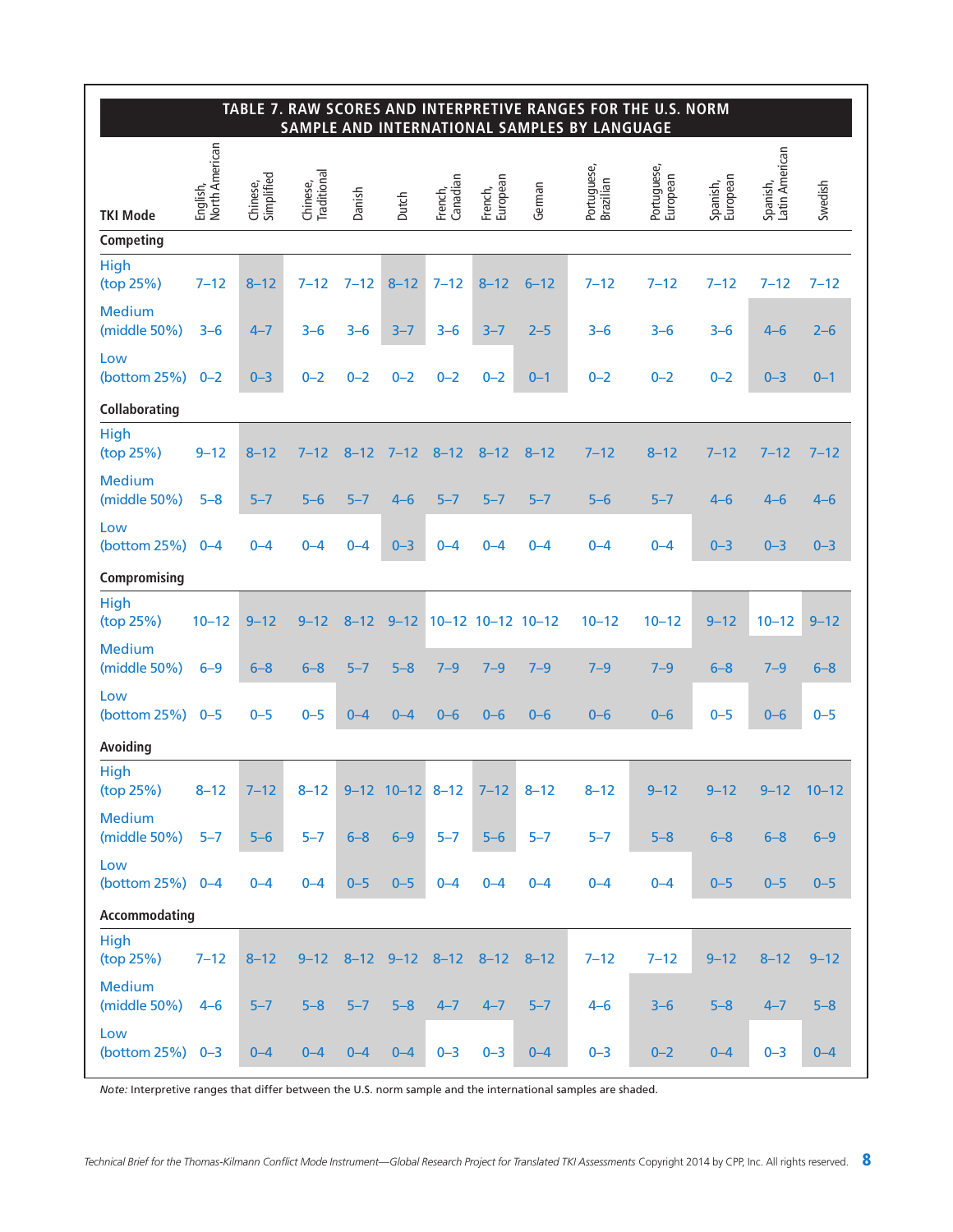determine whether these differences are meaningful to users of the TKI. To that end, a series of analyses examined differences in mean scores based on language and gender.

#### **Differences by Language**

Researchers used univariate analyses of variance (ANOVAs) to determine whether statistically significant differences existed between samples from the U.S. and the other 12 languages. ANOVAs compare the mean scores of two or more groups to determine whether statistically significant differences exist between them (Tabachnick & Fidell, 2001). A summary of these analyses provided in Table 8 shows that statistically significant mean differences exist between languages for all five conflict modes. However, given the sample sizes, the more relevant criteria for this analysis are the effect sizes  $(\eta^2)$ .

Researchers computed effect sizes to determine the magnitude of the ANOVA results. Effect sizes provide an indication of size differences in a practical sense. While results can be statistically significant due to large sample sizes, they may not have practical significance. Large samples typically reach statistical significance, so effect sizes are of particular value in this study. Effect sizes computed for the mean differences on the five TKI conflict modes suggest that the reported differences are small and not likely to have a large impact on any of the five conflict modes (Cohen, 1992). The effect sizes for the overall comparison are also shown in Table 8. A review shows that the largest effect size for the comparison of all countries occurs for Collaborating, accounting for just under 6% of the variance in Collaborating across all the different languages examined. An  $\eta^2$  of this value is a small effect, according to Cohen (1992).

After the ANOVAs showed statistically significant differences between the countries, Tukey's HSD post hoc analyses evaluated test differences between the U.S. norm sample and each language sample. Standardized difference scores, reported in Appendix B, examined the magnitude of these differences. Effect sizes measured using Cohen's *d* revealed that differences were small  $(d \le .20)$  to medium  $(d \ge .50$  and < .80) (Cohen, 1992). Notable exceptions were mean comparisons between the U.S. norm sample and the Dutch, Brazilian Portuguese, European Spanish, Latin American Spanish, and Swedish translations on the Collaborating scale, which demonstrated medium ( $d \ge 0.50$ ) to high ( $d \ge 0.80$ ) effect sizes. These differences may exist due to a different percentage of supervisors and executives in the U.S. norm sample in comparison to each international sample.

#### **Differences by Gender**

Previous research has revealed differences between the scores of men and women in the U.S., with men scoring slightly higher than women on Competing (Thomas, Thomas, & Schaubhut, 2008). Herk,Thompson,Thomas, and Kilmann (2011) found that international samples followed a similar pattern when completing the North American English version of the TKI, with 10 out of 17 countries having men scoring higher on Competing. Gender differences on other modes were less evident. In this research project, analyses were replicated to determine whether similar differences existed. Table 9 provides median percentile scores for men and women using U.S. percentiles in each of the countries for each of the five conflict modes.

To examine gender differences by language, researchers used exploratory independent sample *t*-tests (see Appendix C).

|                 | <b>TABLE 8. ANOVA RESULTS FOR THE TKI MODES FROM THE</b><br><b>U.S. NORM SAMPLE AND INTERNATIONAL SAMPLES</b> |                        |                                     |                     |        |       |          |  |  |  |  |  |  |  |
|-----------------|---------------------------------------------------------------------------------------------------------------|------------------------|-------------------------------------|---------------------|--------|-------|----------|--|--|--|--|--|--|--|
| <b>TKI Mode</b> | Variance<br><b>Sources</b>                                                                                    | Sum of<br>Squares (SS) | Degrees of<br>Freedom ( <i>df</i> ) | Mean<br>Square (MS) | F      | p     | $\eta^2$ |  |  |  |  |  |  |  |
| Competing       | Language<br>Error                                                                                             | 537.467<br>95242.844   | 12<br>12042                         | 44.789<br>7.865     | 5.695  | .000. | .0056    |  |  |  |  |  |  |  |
| Collaborating   | Language<br>Error                                                                                             | 3392.595<br>56899.335  | 12<br>12042                         | 282.716<br>4.443    | 63.627 | .000. | .0596    |  |  |  |  |  |  |  |
| Compromising    | Language<br>Error                                                                                             | 1298.467<br>57322.669  | 12<br>12042                         | 108.206<br>4.652    | 23.258 | .000  | .0227    |  |  |  |  |  |  |  |
| Avoiding        | Language<br>Error                                                                                             | 1660.107<br>66725.373  | 12<br>12042                         | 138.342<br>5.403    | 25.604 | .000. | .0249    |  |  |  |  |  |  |  |
| Accommodating   | Language<br>Error                                                                                             | 1473.454<br>62291.086  | 12<br>12042                         | 122.788<br>5.050    | 24.312 | .000. | .0237    |  |  |  |  |  |  |  |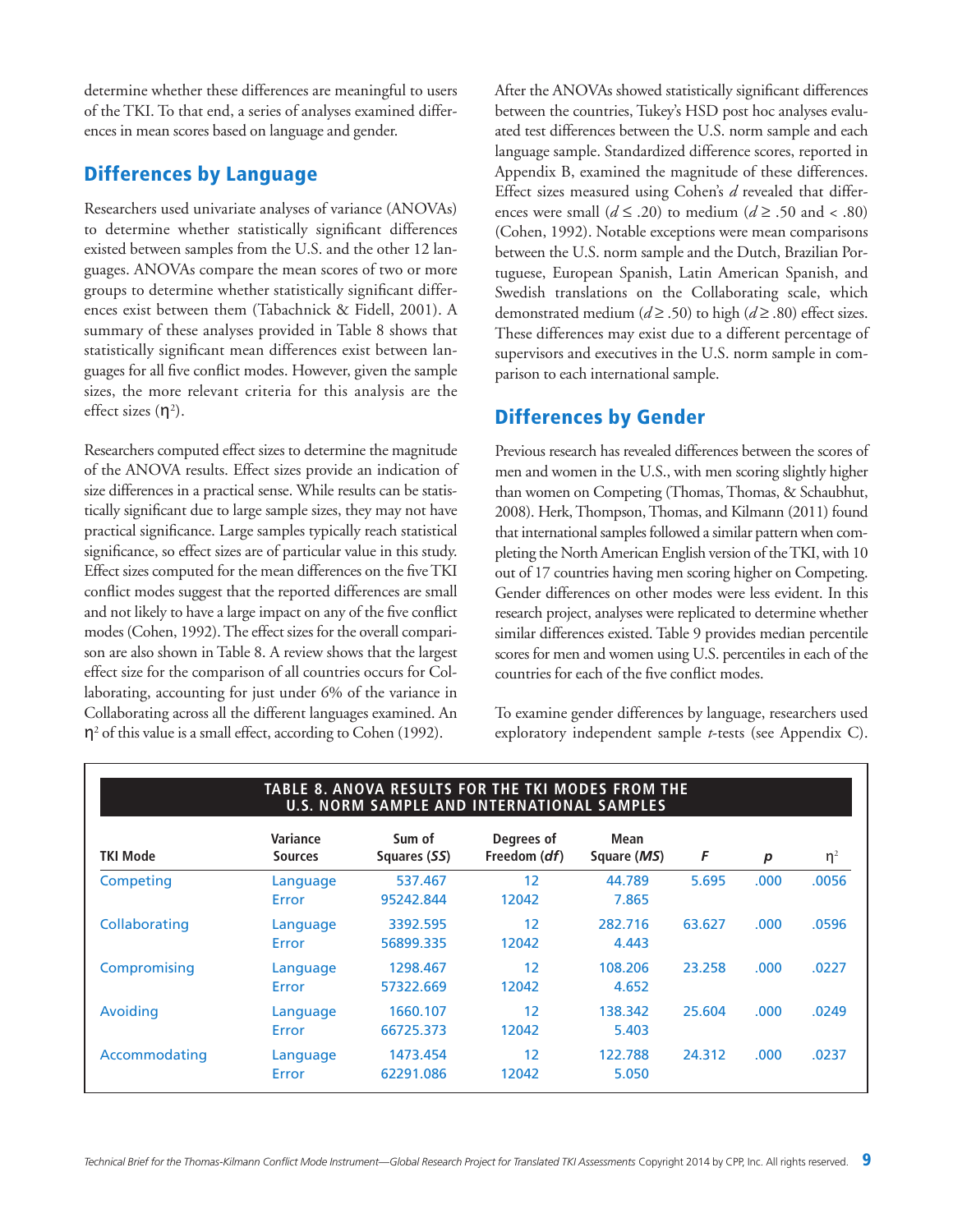|                             |     | Competing |     | <b>Collaborating</b> |     | Compromising             |     | Avoiding |     | Accommodating |
|-----------------------------|-----|-----------|-----|----------------------|-----|--------------------------|-----|----------|-----|---------------|
|                             | Men | Women     | Men | Women                | Men | Women                    | Men | Women    | Men | Women         |
| Language                    |     |           |     |                      |     | <b>Median Percentile</b> |     |          |     |               |
| <b>Chinese, Simplified</b>  | 57  | 57        | 41  | 41                   | 41  | 41                       | 34  | 49       | 62  | 62            |
| <b>Chinese, Traditional</b> | 57  | 44        | 41  | 41                   | 41  | 58                       | 49  | 49       | 62  | 76            |
| <b>Danish</b>               | 44  | 44        | 41  | 41                   | 27  | 27                       | 65  | 65       | 62  | 62            |
| Dutch                       | 57  | 44        | 26  | 26                   | 41  | 41                       | 65  | 65       | 62  | 62            |
| French, Canadian            | 57  | 44        | 41  | 41                   | 58  | 58                       | 34  | 49       | 46  | 46            |
| French, European            | 57  | 57        | 41  | 41                   | 58  | 58                       | 34  | 49       | 46  | 62            |
| German                      | 44  | 31        | 41  | 41                   | 58  | 58                       | 49  | 65       | 62  | 62            |
| Portuguese, Brazilian       | 57  | 57        | 26  | 26                   | 58  | 58                       | 49  | 49       | 62  | 62            |
| Portuguese, European        | 57  | 44        | 41  | 41                   | 41  | 58                       | 49  | 49       | 46  | 46            |
| Spanish, European           | 44  | 44        | 26  | 26                   | 41  | 41                       | 65  | 65       | 62  | 76            |
| Spanish, Latin American     | 57  | 57        | 26  | 26                   | 58  | 58                       | 65  | 65       | 46  | 46            |
| Swedish                     | 57  | 31        | 26  | 26                   | 41  | 41                       | 65  | 65       | 76  | 76            |
|                             |     |           |     |                      |     |                          |     |          |     |               |

#### **TABLE 9. TKI MODE MEDIAN PERCENTILE SCORES FOR MEN AND WOMEN IN INTERNATIONAL SAMPLES BY LANGUAGE USING U.S. NORMS**

Independent sample *t*-tests examine whether significant differences exist between two populations (Gravetter & Wallanu, 2004). Researchers also used Cohen's *d* to examine effect sizes to determine practical significance. Results showed that for Competing, men scored significantly higher in the Danish, European Spanish, and Swedish samples. Men also scored significantly higher on the Collaborating mode in the European Portuguese and Latin American Spanish samples. German women scored higher than men on the Compromising mode. Latin American Spanish women scored higher on the Avoiding mode. All effect sizes were less than or equal to .26, indicating small practical differences.

In general, few differences were found between men's and women's mode scores. Differences identified were small in magnitude and were generally consistent with previous research (Herk et al., 2011; Thomas, Thomas, & Schaubhut, 2008).

#### **CONCLUSION**

The analyses presented in this document were conducted as an initial investigation of TKI translations in multiple languages. Researchers first evaluated social desirability. To begin, they evaluated the correlations between social desirability and percentage of response option endorsement. Results showed social desirability responding in Simplified Chinese, Dutch, and European French samples, with the

remaining nine samples showing no significant relationships. The relationship between social desirability differential and percentage of response option endorsement was then compared with results seen in the U.S. sample, with no significant differences found. Researchers also evaluated the correlation between social desirability and mode score. Results showed no significant differences for 11 out of the 12 language samples, with European Spanish being the sole exception. These results were again compared to the U.S. sample. Results showed similar patterns, with 11 out of 12 of these correlations not being significantly different from relationships seen in the U.S. sample. The sole exception found was the European Spanish sample. As a whole, these results indicate that social desirability is not a large concern for the evaluated samples. The influence found does not appear to significantly impact scale scores and is much lower than that reported for other conflict mode instruments. Furthermore, there appears to be a consistent pattern of social desirability across languages.

Researchers also evaluated the test-retest reliabilities of the TKI translations. Results showed values lower than those seen in the U.S. norm sample and below what are considered ideal for psychological measurement. However, test-retest reliabilities tend to be within the expected range for other conflict mode tools (.39 to .55; Kilmann & Thomas, 1977). Future research should evaluate whether these reliabilities are symptomatic of the samples, the research method, or problems with the translations.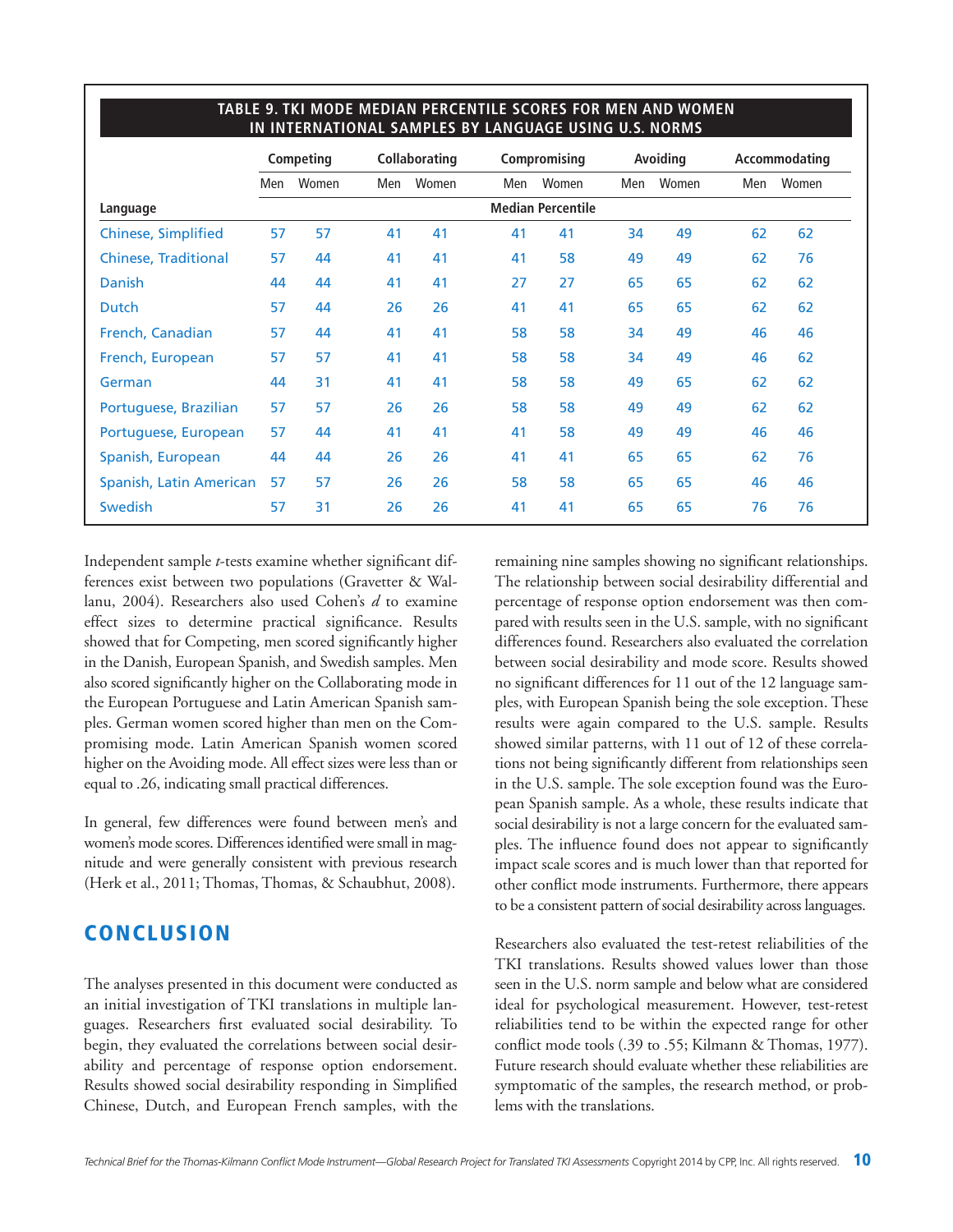Researchers examined the TKI norms, including the high, medium, and low categories. Results revealed no large deviations from the U.S. norms. However, broad generalizations about languages, countries, or cultures should not be made based on these findings.

A review of the external validity of the assessment in relation to the MBTI assessment was favorable. Several translations exhibited significant results in the expected direction; the remaining translations showed results in the expected direction but may not have reached statistical significance on all comparisons. Only the Traditional Chinese sample showed three patterns that were unexpected. Taken as a whole, these results provide evidence supporting the validity of the TKI conflict modes.

Researchers compared the mean conflict mode across languages. Analyses showed that most differences were small to medium for the Competing, Compromising, Avoiding, and Accommodating modes. Collaborating showed larger differences for Dutch, European Portuguese, European Spanish, Latin American Spanish, and Swedish samples.

Finally, researchers examined differences between men and women for each conflict mode. Results showed very few differences between men and women across the various languages, and these differences were found to be small to medium in size.

In general, based on social desirability, test-retest, and validity data, the translations of Danish, Dutch, Canadian French, European French, German, Latin American Spanish, and Swedish closely mirror U.S. findings. European Portuguese results were consistent with social desirability and test-retest reliability with slightly weaker validity results with the MBTI assessment. These differences are likely due to sample size issues and should be replicated in a larger sample. Research also indicated that Simplified Chinese and Traditional Chinese translations more frequently deviated from the U.S. sample than did other languages, particularly with test-retest and validity-related issues. Future studies should look further into these languages. Brazilian Portuguese also showed some differences from the U.S. norm sample, with Collaborating test-retest and validity results lower but in the anticipated directions. Similarly, European Spanish differed slightly from the U.S. norm sample in regard to social desirability differential and mode score and Avoiding test-retest, and minor differences in validity evidence. It is important to note that the validity sample for this group was particularly small  $(n = 10)$ , and trends were in the anticipated direction.

In general, results of these studies are supportive of the TKI translations. Results are generally consistent and of the same magnitude across countries. Future research should focus on two areas: first, research in the document should be replicated with larger sample sizes as they become available; and second, research should be conducted on translated versions of the TKI as they are developed and used around the world to ensure that the instrument functions well in those languages and cultures.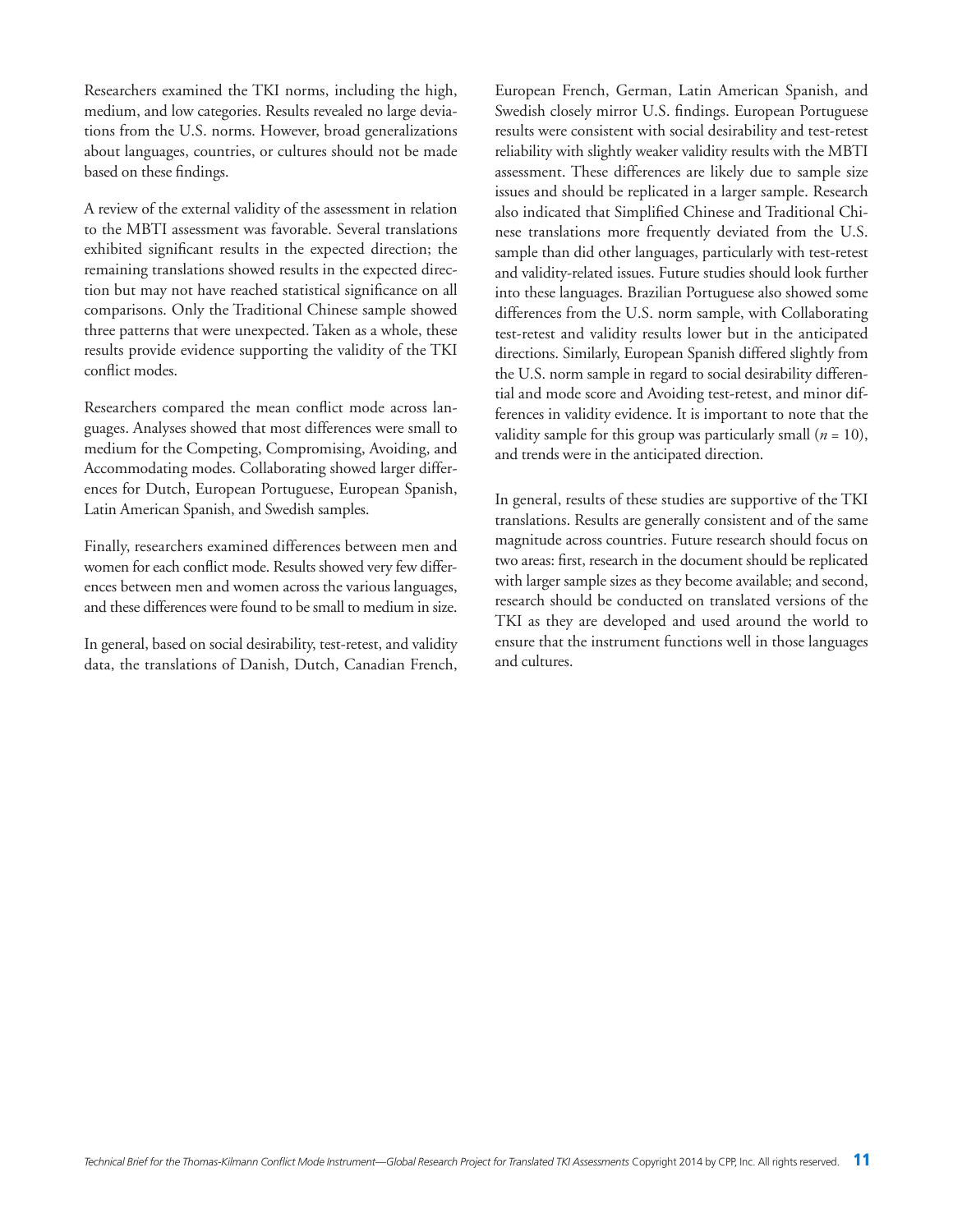#### **REFERENCES**

- Blake, R., & Mouton, J. S. (1964). *The managerial grid.* Houston,TX: Gulf.
- Brewer, N., Mitchell, P., and Weber, N. (2002). Gender role, organizational status, and conflict management styles. *The International Journal of Conflict Management, 13,* 78–94.
- Cohen, J. (1992). A power primer. *Psychological Bulletin, 112*(1), 155–159.
- Edwards, A. L. (1957). *The social desirability variable in personality assessment and research.* New York: Dryden, 1957.
- Edwards, A. L. (1970). *The measurement of personality traits by scales and inventories.* New York: Holt, Rinehart & Winston.
- Gravetter, F., & Wallnau, L. (2004). *Statistics for the behavioral sciences* (6th ed.). Belmont, CA: Wadsworth.
- Herk, N. A., Thompson, R. C., Thomas, K. W., & Kilmann R. H. (2011). *International technical brief for the Thomas-Kilmann Conflict Mode Instrument.* Mountain View, CA: CPP, Inc. Available for download at https://www. cpp.com/Pdfs/TKI\_Intl\_Tech\_Brief.pdf.
- Kilmann, R. H., & Thomas, K. W. (1977). Developing a forced-choice measure of conflict-handling behavior: The MODE instrument. *Educational and Psychological Measurement, 37*(2), 309–325. Available for download at www.kilmanndiagnostics.com/developing-forced-choicemeasure-conflict-handling-behavior-mode-instrument.
- Kilmann, R. H., & Thomas, K. W. (1975). Interpersonal conflict-handling behavior as reflections of Jungian personality dimensions. *Psychological Reports, 3,* 971–980.
- Schaubhut, N. (2007). *Technical brief for the Thomas-Kilmann Conflict Mode Instrument: Description of the updated normative sample and implications for use.* Mountain View, CA: CPP, Inc. Available for download at https://www.cpp.com/Pdfs/TKI\_Technical\_Brief.pdf.
- Tabachnick, B. G., & Fidell, L. S. (2001). *Using multivariate statistics.* Needham Heights, MA: Allyn & Bacon.
- Thomas, K. W. (2002). *Introduction to conflict management: Improving performance using the TKI.* Mountain View, CA: CPP, Inc.
- Thomas, K. W., & Kilmann, R. H. (1974, 2007). *Thomas-Kilmann Conflict Mode Instrument.* Mountain View, CA: CPP, Inc.
- Thomas, K. W., & Kilmann, R. H. (1975). The social desirability variable in organizational research: An alternative explanation for reported findings. *Academy of Management Journal, 18*(4), 741–752.
- Thomas, K. W., Thomas, G. F., & Schaubhut, N. (2008). Conflict styles of men and women at six organization levels. *The International Journal of Conflict Management, 19,* 148–166.
- U.S. Department of Labor, Bureau of Labor Statistics (n.d.). Household data annual averages, table 18. Retrieved August 15, 2006; www.bls.gov/cps/cpsaat18.pdf.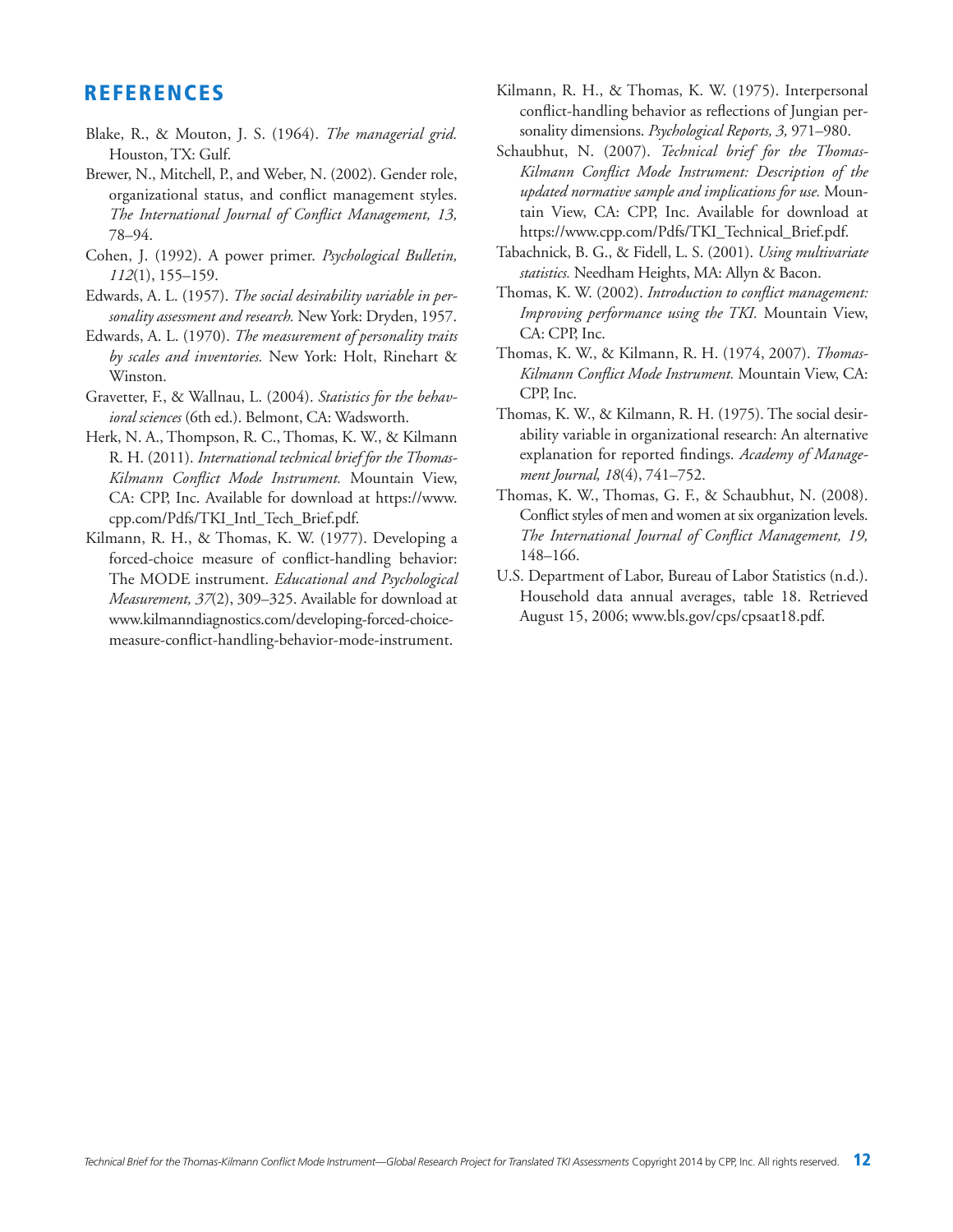# **APPENDIX A: TKI RAW SCORES AND PERCENTILES**

|                  | TABLE A-1. RAW SCORES AND PERCENTILES FOR THE U.S. NORM SAMPLE<br>AND INTERNATIONAL SAMPLES-COMPETING |                        |                                |        |       |                     |                     |        |                          |                         |                      |                            |         |
|------------------|-------------------------------------------------------------------------------------------------------|------------------------|--------------------------------|--------|-------|---------------------|---------------------|--------|--------------------------|-------------------------|----------------------|----------------------------|---------|
|                  |                                                                                                       |                        |                                |        |       |                     | Percentile          |        |                          |                         |                      |                            |         |
| <b>Raw Score</b> | <b>North American</b><br>English,                                                                     | Simplified<br>Chinese, | <b>Traditional</b><br>Chinese, | Danish | Dutch | Canadian<br>French, | European<br>French, | German | Portuguese,<br>Brazilian | Portuguese,<br>European | European<br>Spanish, | Spanish,<br>Latin American | Swedish |
| $\mathbf{0}$     | 3                                                                                                     | 1                      | $\overline{2}$                 | 4      | 4     | 2                   | 1                   | 4      | 2                        | 2                       | 5                    | 1                          | 4       |
| 1                | 10                                                                                                    | 3                      | 8                              | 13     | 12    | 7                   | 7                   | 15     | 7                        | 7                       | 14                   | 6                          | 14      |
| 2                | 20                                                                                                    | 10                     | 18                             | 24     | 23    | 16                  | 16                  | 27     | 17                       | 14                      | 24                   | 14                         | 26      |
| 3                | 31                                                                                                    | 19                     | 29                             | 34     | 35    | 28                  | 27                  | 41     | 28                       | 26                      | 34                   | 21                         | 39      |
| 4                | 44                                                                                                    | 29                     | 43                             | 47     | 45    | 42                  | 38                  | 53     | 41                       | 39                      | 48                   | 33                         | 51      |
| 5                | 57                                                                                                    | 44                     | 57                             | 59     | 55    | 55                  | 49                  | 65     | 54                       | 53                      | 62                   | 49                         | 61      |
| 6                | 69                                                                                                    | 59                     | 70                             | 67     | 64    | 66                  | 62                  | 76     | 67                       | 65                      | 74                   | 64                         | 71      |
| 7                | 79                                                                                                    | 73                     | 80                             | 76     | 72    | 78                  | 74                  | 85     | 77                       | 77                      | 84                   | 77                         | 79      |
| 8                | 87                                                                                                    | 84                     | 88                             | 83     | 80    | 86                  | 84                  | 90     | 86                       | 85                      | 89                   | 88                         | 86      |
| 9                | 93                                                                                                    | 92                     | 93                             | 88     | 88    | 91                  | 91                  | 95     | 92                       | 91                      | 92                   | 94                         | 91      |
| 10               | 96                                                                                                    | 96                     | 98                             | 92     | 93    | 95                  | 95                  | 98     | 96                       | 95                      | 95                   | 97                         | 95      |
| 11               | 98                                                                                                    | 99                     | 100                            | 96     | 96    | 98                  | 98                  | 99     | 98                       | 97                      | 98                   | 99                         | 98      |
| 12               | 100                                                                                                   | 100                    | 100                            | 99     | 99    | 100                 | 100                 | 100    | 100                      | 99                      | 100                  | 100                        | 99      |

|                  | TABLE A-2. RAW SCORES AND PERCENTILES FOR THE U.S. NORM SAMPLE<br>AND INTERNATIONAL SAMPLES-COLLABORATING |                        |                         |             |                |                     |                     |             |                          |                         |                      |                            |              |
|------------------|-----------------------------------------------------------------------------------------------------------|------------------------|-------------------------|-------------|----------------|---------------------|---------------------|-------------|--------------------------|-------------------------|----------------------|----------------------------|--------------|
|                  |                                                                                                           |                        |                         |             |                |                     | Percentile          |             |                          |                         |                      |                            |              |
| <b>Raw Score</b> | North American<br>English,                                                                                | Simplified<br>Chinese, | Traditional<br>Chinese, | Danish      | Dutch          | Canadian<br>French, | European<br>French, | German      | Portuguese,<br>Brazilian | Portuguese,<br>European | European<br>Spanish, | Latin American<br>Spanish, | Swedish      |
| 0                | $\bf{0}$                                                                                                  | 0                      | $\mathbf 0$             | $\mathbf 0$ | $\bf{0}$       | 0                   | 0                   | $\mathbf 0$ | 0                        | 0                       | 0                    | $\Omega$                   | $\mathbf{0}$ |
| 1                | 1                                                                                                         | 0                      | 0                       | 1           | $\overline{2}$ | 0                   | 1                   | 1           | 0                        | 1                       | 2                    | $\mathbf{0}$               | 3            |
| $\overline{2}$   | 3                                                                                                         | $\mathbf{1}$           | $\overline{2}$          | 3           | 8              | 2                   | 4                   | 4           | 3                        | 2                       | 6                    | 4                          | 9            |
| 3                | 7                                                                                                         | 5                      | 8                       | 8           | 20             | 9                   | 8                   | 12          | 10                       | 6                       | 15                   | 13                         | 21           |
| 4                | 15                                                                                                        | 15                     | 18                      | 17          | 36             | 20                  | 20                  | 24          | 24                       | 14                      | 30                   | 30                         | 36           |
| 5                | 26                                                                                                        | 31                     | 34                      | 31          | 53             | 36                  | 38                  | 39          | 44                       | 27                      | 47                   | 50                         | 52           |
| 6                | 41                                                                                                        | 52                     | 57                      | 47          | 71             | 55                  | 57                  | 58          | 65                       | 48                      | 65                   | 69                         | 68           |
| 7                | 58                                                                                                        | 73                     | 77                      | 63          | 87             | 73                  | 74                  | 74          | 82                       | 69                      | 82                   | 86                         | 81           |
| 8                | 74                                                                                                        | 89                     | 91                      | 79          | 96             | 88                  | 90                  | 87          | 93                       | 87                      | 93                   | 93                         | 90           |
| 9                | 87                                                                                                        | 97                     | 97                      | 92          | 99             | 96                  | 98                  | 96          | 98                       | 97                      | 97                   | 97                         | 96           |
| 10               | 95                                                                                                        | 99                     | 99                      | 97          | 99             | 99                  | 99                  | 99          | 100                      | 99                      | 99                   | 99                         | 99           |
| 11               | 99                                                                                                        | 100                    | 100                     | 100         | 100            | 100                 | 100                 | 100         | 100                      | 100                     | 100                  | 100                        | 100          |
| 12               | 100                                                                                                       | 100                    | 100                     | 100         | 100            | 100                 | 100                 | 100         | 100                      | 100                     | 100                  | 100                        | 100          |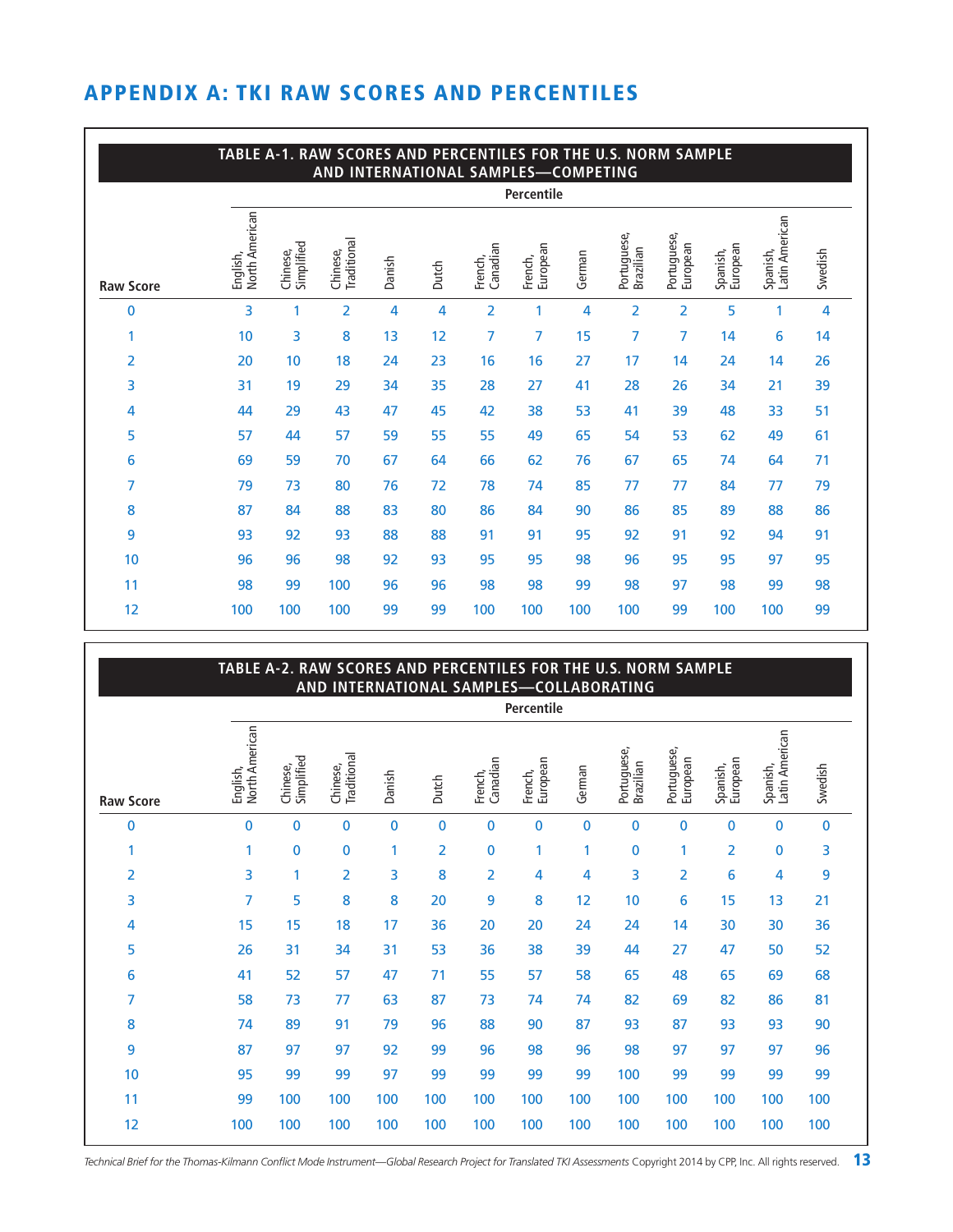|                  | TABLE A-3. RAW SCORES AND PERCENTILES FOR THE U.S. NORM SAMPLE<br>AND INTERNATIONAL SAMPLES-COMPROMISING |                        |                         |             |                |                     |                     |                |                          |                         |                      |                            |         |
|------------------|----------------------------------------------------------------------------------------------------------|------------------------|-------------------------|-------------|----------------|---------------------|---------------------|----------------|--------------------------|-------------------------|----------------------|----------------------------|---------|
|                  |                                                                                                          |                        |                         |             |                |                     | Percentile          |                |                          |                         |                      |                            |         |
| <b>Raw Score</b> | North American<br>English,                                                                               | Simplified<br>Chinese, | Traditional<br>Chinese, | Danish      | Dutch          | Canadian<br>French, | European<br>French, | German         | Portuguese,<br>Brazilian | Portuguese,<br>European | European<br>Spanish, | Latin American<br>Spanish, | Swedish |
| 0                | $\mathbf{0}$                                                                                             | 0                      | 0                       | $\mathbf 0$ | 0              | 0                   | $\mathbf{0}$        | $\bf{0}$       | 0                        | 0                       | $\mathbf 0$          | $\mathbf{0}$               | 0       |
| 1                | $\mathbf{0}$                                                                                             | 0                      | 0                       | 1           | 1              | 0                   | 0                   | $\bf{0}$       | 0                        | 0                       | $\bf{0}$             | $\mathbf{0}$               | 0       |
| 2                | 1                                                                                                        | 1                      | 0                       | 3           | $\overline{2}$ | 0                   | 0                   | 1              | 0                        | 1                       | 1                    | $\mathbf{0}$               | 1       |
| 3                | 3                                                                                                        | 3                      | $\overline{2}$          | 7           | 6              | 1                   | 1                   | $\overline{2}$ | 2                        | $\overline{2}$          | $\overline{2}$       |                            | 4       |
| 4                | 7                                                                                                        | 8                      | 5                       | 15          | 14             | 4                   | 3                   | 4              | 3                        | 6                       | 7                    | 4                          | 9       |
| 5                | 15                                                                                                       | 19                     | 12                      | 29          | 25             | 10                  | 7                   | 11             | 9                        | 13                      | 18                   | 10                         | 18      |
| 6                | 27                                                                                                       | 34                     | 25                      | 46          | 37             | 18                  | 17                  | 21             | 20                       | 23                      | 32                   | 21                         | 35      |
| 7                | 41                                                                                                       | 50                     | 41                      | 63          | 54             | 31                  | 32                  | 33             | 35                       | 41                      | 49                   | 37                         | 55      |
| 8                | 58                                                                                                       | 64                     | 58                      | 79          | 72             | 47                  | 48                  | 50             | 53                       | 60                      | 67                   | 56                         | 71      |
| 9                | 75                                                                                                       | 77                     | 77                      | 89          | 85             | 64                  | 64                  | 70             | 71                       | 75                      | 82                   | 74                         | 84      |
| 10               | 87                                                                                                       | 88                     | 91                      | 96          | 94             | 79                  | 80                  | 86             | 86                       | 87                      | 93                   | 88                         | 93      |
| 11               | 95                                                                                                       | 95                     | 97                      | 99          | 98             | 91                  | 92                  | 95             | 95                       | 96                      | 97                   | 97                         | 97      |
| 12               | 99                                                                                                       | 99                     | 99                      | 100         | 100            | 97                  | 99                  | 99             | 99                       | 99                      | 99                   | 100                        | 99      |

#### **TABLE A-4. RAW SCORES AND PERCENTILES FOR THE U.S. NORM SAMPLE AND INTERNATIONAL SAMPLES—AVOIDING Raw Score**  0 1 0 0 0 0 0 0 0 0 0 0 0 0 1 2 0 0 1 0 1 0 1 0 0 0 0 0 2 6 1 2 2 1 5 3 4 1 3 2 2 1 3 12 6 6 4 3 11 9 8 4 7 5 7 3 4 22 19 17 10 8 22 21 15 13 15 10 13 8 5 34 39 34 20 16 39 39 27 28 27 20 23 18 6 49 63 54 35 28 58 60 44 45 46 34 37 33 7 65 81 73 52 43 73 76 61 64 62 51 55 48 8 78 92 87 69 59 85 86 78 80 75 66 75 63 9 88 98 95 83 75 93 94 89 90 86 82 88 77 10 95 100 99 92 90 97 97 94 95 94 93 95 89 11 98 100 100 97 97 99 99 98 98 98 97 98 96 12 100 100 100 99 99 100 100 100 100 99 100 100 99 **Percentile** English, North A merican Chinese, Simplified Chinese, Traditional Danish Dutch French, Canadian French, European German Portuguese, Brazilian Portuguese, European Spanish, European Spanish, Latin A merican Swedish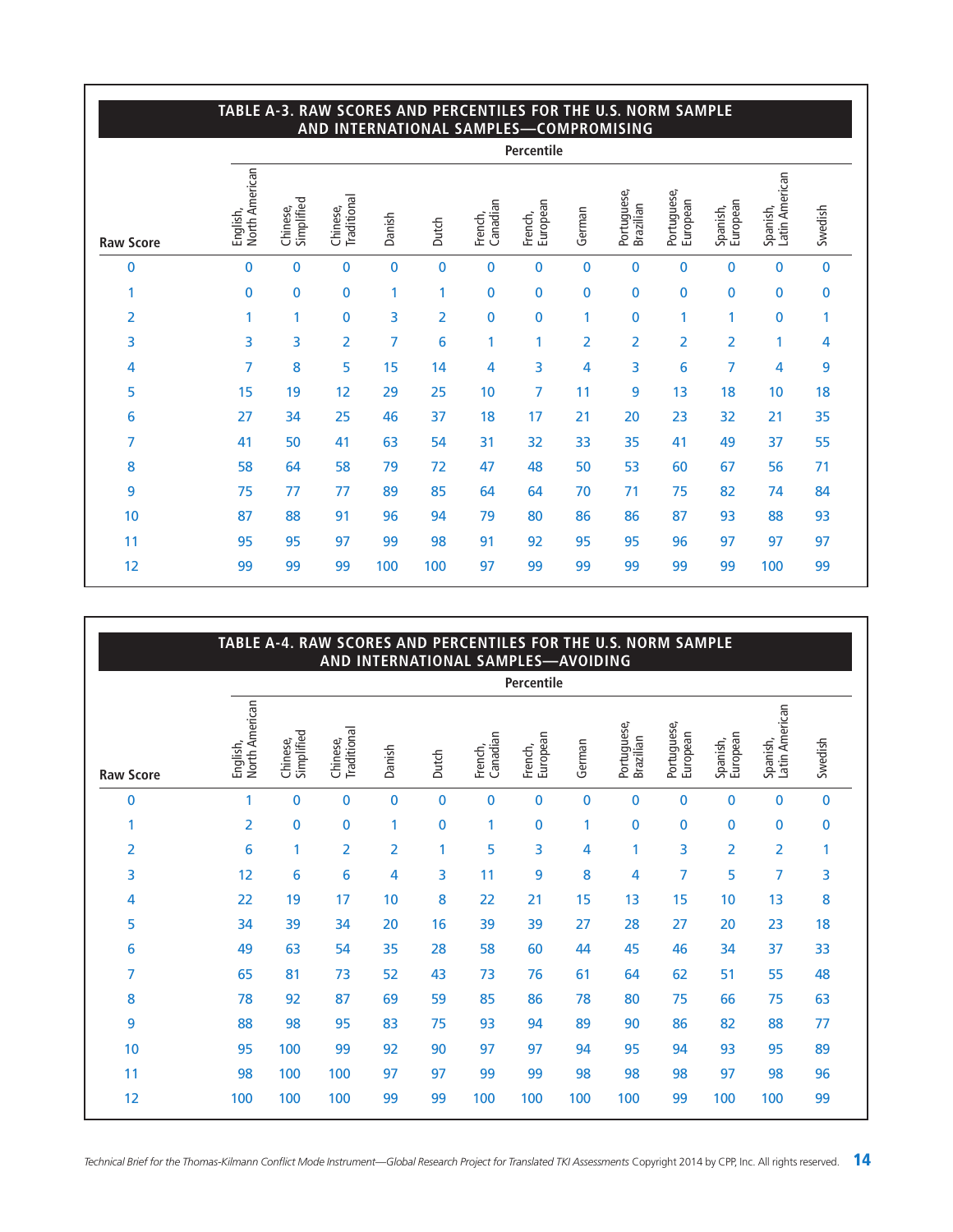|                  | TABLE A-5. RAW SCORES AND PERCENTILES FOR THE U.S. NORM SAMPLE<br>AND INTERNATIONAL SAMPLES-ACCOMMODATING |                        |                         |             |          |                     |                     |                |                          |                         |                      |                            |              |
|------------------|-----------------------------------------------------------------------------------------------------------|------------------------|-------------------------|-------------|----------|---------------------|---------------------|----------------|--------------------------|-------------------------|----------------------|----------------------------|--------------|
|                  |                                                                                                           |                        |                         |             |          |                     | Percentile          |                |                          |                         |                      |                            |              |
| <b>Raw Score</b> | North American<br>English,                                                                                | Simplified<br>Chinese, | Traditional<br>Chinese, | Danish      | Dutch    | Canadian<br>French, | European<br>French, | German         | Portuguese,<br>Brazilian | Portuguese,<br>European | European<br>Spanish, | Latin American<br>Spanish, | Swedish      |
| 0                | $\mathbf{0}$                                                                                              | 0                      | 0                       | $\mathbf 0$ | $\bf{0}$ | 0                   | 1                   | $\bf{0}$       | $\mathbf{0}$             | 1                       | $\bf{0}$             | $\mathbf{0}$               | $\mathbf{0}$ |
| 1                | $\overline{2}$                                                                                            | 1                      | $\overline{2}$          | 1           | 1        | 2                   | 4                   | $\overline{2}$ | 0                        | 4                       | 1                    | 1                          | 1            |
| 2                | 7                                                                                                         | 3                      | 4                       | 3           | 4        | 6                   | 10                  | 5              | 4                        | 13                      | 4                    | 6                          | 3            |
| 3                | 16                                                                                                        | 9                      | 9                       | 11          | 10       | 15                  | 18                  | 10             | 12                       | 25                      | 9                    | 16                         | 8            |
| 4                | 30                                                                                                        | 17                     | 18                      | 22          | 20       | 29                  | 29                  | 19             | 26                       | 37                      | 17                   | 31                         | 15           |
| 5                | 46                                                                                                        | 31                     | 32                      | 38          | 32       | 45                  | 43                  | 32             | 42                       | 52                      | 29                   | 46                         | 26           |
| 6                | 62                                                                                                        | 51                     | 47                      | 53          | 45       | 61                  | 58                  | 49             | 59                       | 68                      | 43                   | 62                         | 40           |
| 7                | 76                                                                                                        | 70                     | 61                      | 67          | 61       | 76                  | 74                  | 65             | 76                       | 79                      | 59                   | 75                         | 56           |
| 8                | 87                                                                                                        | 87                     | 76                      | 80          | 75       | 86                  | 87                  | 78             | 87                       | 88                      | 73                   | 86                         | 72           |
| 9                | 94                                                                                                        | 95                     | 88                      | 89          | 87       | 93                  | 95                  | 88             | 95                       | 95                      | 85                   | 94                         | 85           |
| 10               | 98                                                                                                        | 98                     | 95                      | 96          | 96       | 98                  | 99                  | 95             | 98                       | 98                      | 94                   | 98                         | 95           |
| 11               | 100                                                                                                       | 99                     | 99                      | 99          | 99       | 99                  | 100                 | 99             | 100                      | 100                     | 98                   | 100                        | 99           |
| 12               | 100                                                                                                       | 100                    | 100                     | 100         | 100      | 100                 | 100                 | 100            | 100                      | 100                     | 100                  | 100                        | 100          |

| TABLE A-6. TKI MODE PERCENTILE MEDIANS BY LANGUAGE USING THE U.S. NORM SAMPLE |                            |                        |                        |        |       |                     |                          |        |                          |                         |                      |                            |         |
|-------------------------------------------------------------------------------|----------------------------|------------------------|------------------------|--------|-------|---------------------|--------------------------|--------|--------------------------|-------------------------|----------------------|----------------------------|---------|
|                                                                               |                            |                        |                        |        |       |                     | <b>Percentile Median</b> |        |                          |                         |                      |                            |         |
| <b>TKI Mode</b>                                                               | North American<br>English, | Simplified<br>Chinese, | Traditiona<br>Chinese, | Danish | Dutch | Canadian<br>French, | French,<br>European      | German | Portuguese,<br>Brazilian | Portuguese,<br>European | Spanish,<br>European | Latin American<br>Spanish, | Swedish |
| Competing                                                                     | 44                         | 57                     | 44                     | 44     | 51    | 44                  | 57                       | 44     | 57                       | 57                      | 44                   | 57                         | 44      |
| Collaborating                                                                 | 58                         | 41                     | 41                     | 41     | 26    | 41                  | 41                       | 41     | 26                       | 41                      | 26                   | 26                         | 26      |
| Compromising                                                                  | 58                         | 41                     | 58                     | 27     | 41    | 58                  | 58                       | 58     | 58                       | 41                      | 41                   | 58                         | 41      |
| Avoiding                                                                      | 49                         | 34                     | 49                     | 65     | 65    | 49                  | 49                       | 49     | 49                       | 49                      | 65                   | 65                         | 65      |
| Accommodating                                                                 | 46                         | 62                     | 62                     | 62     | 62    | 46                  | 46                       | 62     | 62                       | 46                      | 62                   | 46                         | 76      |

*Note:* The median percentile indicates where half the scores are above and half the scores are below.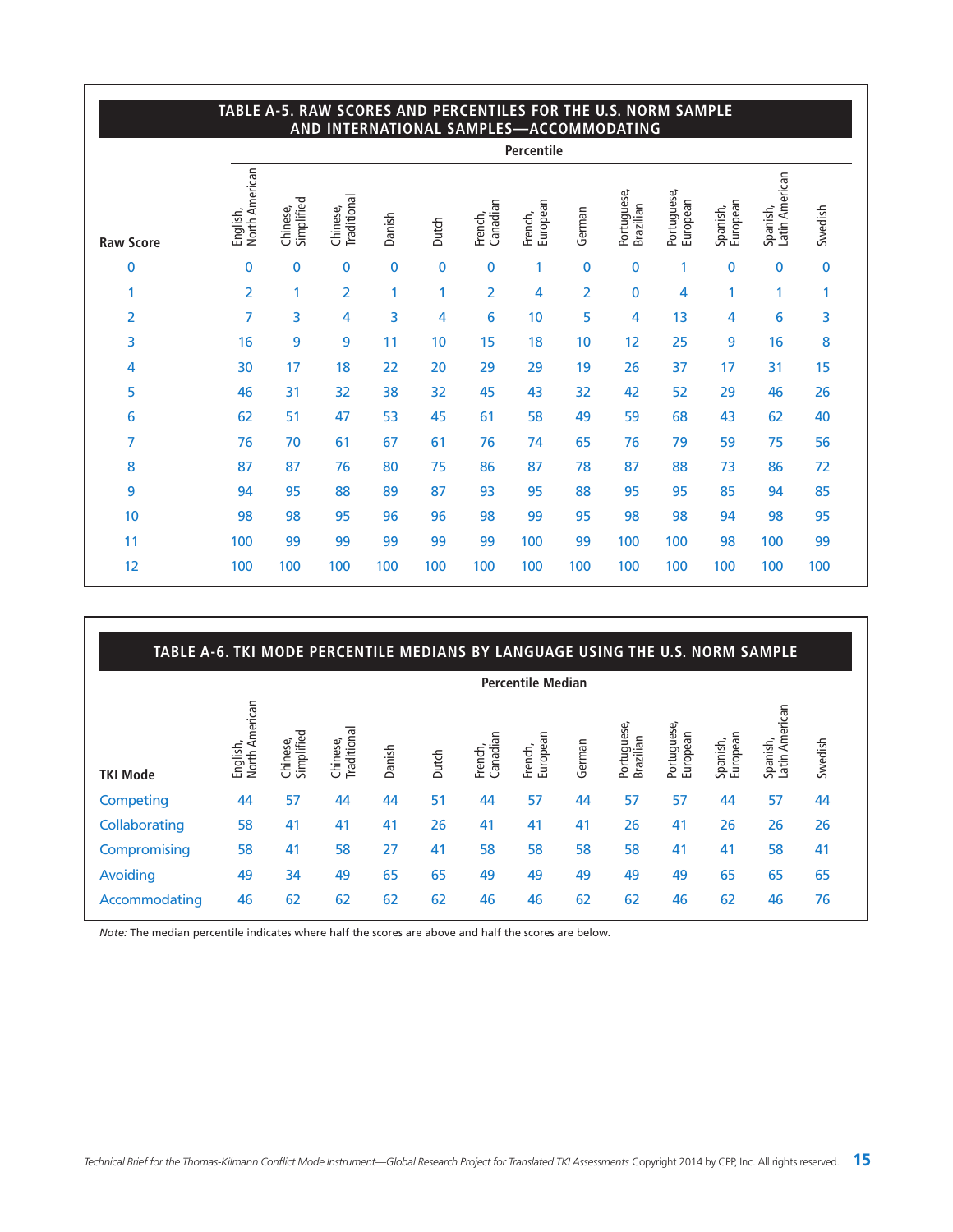# **APPENDIX B: TUKEY'S HSD POST HOC ANALYSES**

#### **TABLE B-1. TUKEY'S HSD POST HOC ANALYSES FOR U.S. VS INTERNATIONAL LANGUAGES—COMPETING**

|                             |                        | Competing             |                  |           |
|-----------------------------|------------------------|-----------------------|------------------|-----------|
| Language                    | <b>Mean Difference</b> | <b>Standard Error</b> | $\boldsymbol{p}$ | Cohen's d |
| <b>Chinese, Simplified</b>  | $-0.729$               | .169                  | .001             | $-.28$    |
| <b>Chinese, Traditional</b> | 0.050                  | .160                  | 1.000            | .02       |
| <b>Danish</b>               | 0.011                  | .153                  | 1.000            | .00.      |
| <b>Dutch</b>                | $-0.171$               | .154                  | .997             | $-.06$    |
| French, Canadian            | $-0.184$               | .150                  | .991             | $-.07$    |
| French, European            | $-0.383$               | .159                  | .436             | $-.14$    |
| German                      | 0.657                  | .158                  | .002             | .24       |
| Portuguese, Brazilian       | $-0.166$               | .160                  | .998             | $-.06$    |
| Portuguese, European        | $-0.315$               | .149                  | .656             | $-.11$    |
| Spanish, European           | 0.363                  | .156                  | .491             | .13       |
| Spanish, Latin American     | $-0.384$               | .153                  | .369             | $-.14$    |
| <b>Swedish</b>              | 0.324                  | .152                  | .642             | .11       |

#### **TABLE B-2. TUKEY'S HSD POST HOC ANALYSES FOR U.S. VS INTERNATIONAL LANGUAGES—COLLABORATING**

|                             |                        | <b>Collaborating</b>  |                  |           |
|-----------------------------|------------------------|-----------------------|------------------|-----------|
| Language                    | <b>Mean Difference</b> | <b>Standard Error</b> | $\boldsymbol{p}$ | Cohen's d |
| <b>Chinese, Simplified</b>  | 0.605                  | .127                  | .000             | .31       |
| <b>Chinese, Traditional</b> | 0.822                  | .121                  | .000             | .41       |
| <b>Danish</b>               | 0.351                  | .115                  | .107             | .16       |
| <b>Dutch</b>                | 1.700                  | .116                  | .000             | .83       |
| French, Canadian            | 0.761                  | .113                  | .000             | .37       |
| French, European            | 0.878                  | .120                  | .000             | .43       |
| German                      | 0.919                  | .118                  | .000             | .43       |
| Portuguese, Brazilian       | 1.180                  | .120                  | .000             | .59       |
| Portuguese, European        | 0.475                  | .112                  | .002             | .24       |
| Spanish, European           | 1.323                  | .117                  | .000             | .63       |
| Spanish, Latin American     | 1.386                  | .115                  | .000             | .68       |
| <b>Swedish</b>              | 1.550                  | .114                  | .000             | .71       |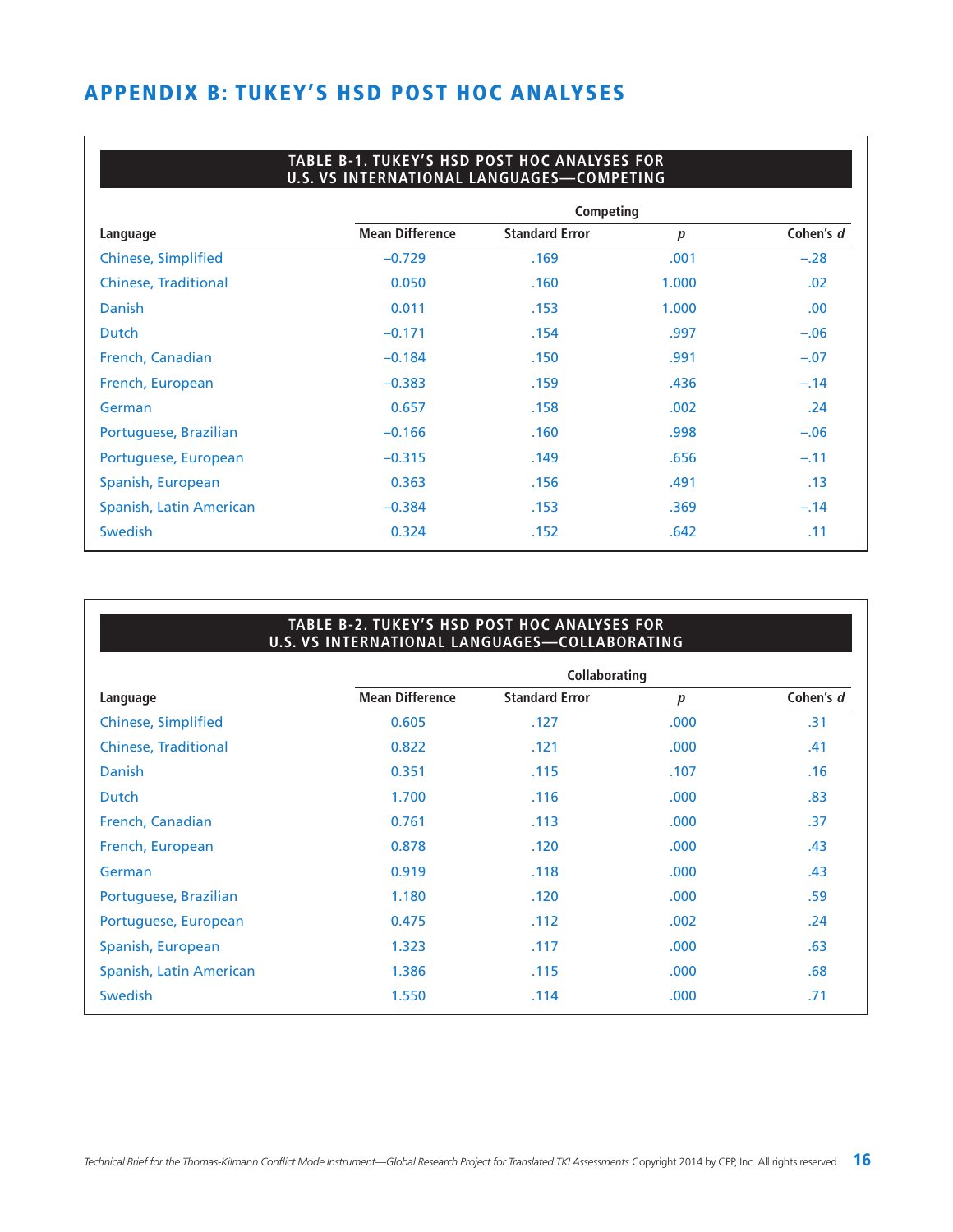#### **TABLE B-3. TUKEY'S HSD POST HOC ANALYSES FOR U.S. VS INTERNATIONAL LANGUAGES—COMPROMISING**

| Compromising           |                       |                  |           |  |  |  |  |  |  |  |
|------------------------|-----------------------|------------------|-----------|--|--|--|--|--|--|--|
| <b>Mean Difference</b> | <b>Standard Error</b> | $\boldsymbol{p}$ | Cohen's d |  |  |  |  |  |  |  |
| 0.317                  | .130                  | .418             | .14       |  |  |  |  |  |  |  |
| $-0.009$               | .123                  | 1.000            | .00.      |  |  |  |  |  |  |  |
| 1.194                  | .118                  | .000             | .55       |  |  |  |  |  |  |  |
| 0.786                  | .118                  | .000             | .36       |  |  |  |  |  |  |  |
| $-0.654$               | .115                  | .000             | $-.30$    |  |  |  |  |  |  |  |
| $-0.646$               | .122                  | .000             | $-.30$    |  |  |  |  |  |  |  |
| $-0.372$               | .121                  | .102             | $-.17$    |  |  |  |  |  |  |  |
| $-0.341$               | .123                  | .212             | $-.16$    |  |  |  |  |  |  |  |
| $-0.041$               | .115                  | 1.000            | $-.02$    |  |  |  |  |  |  |  |
| 0.393                  | .120                  | .055             | .18       |  |  |  |  |  |  |  |
| $-0.216$               | .118                  | .831             | $-.10$    |  |  |  |  |  |  |  |
| 0.588                  | .117                  | .000             | .28       |  |  |  |  |  |  |  |
|                        |                       |                  |           |  |  |  |  |  |  |  |

#### **TABLE B-4. TUKEY'S HSD POST HOC ANALYSES FOR U.S. VS INTERNATIONAL LANGUAGES—AVOIDING**

|                             |                        | Avoiding              |      |           |  |
|-----------------------------|------------------------|-----------------------|------|-----------|--|
| Language                    | <b>Mean Difference</b> | <b>Standard Error</b> | p    | Cohen's d |  |
| <b>Chinese, Simplified</b>  | 0.540                  | .140                  | .008 | .26       |  |
| <b>Chinese, Traditional</b> | 0.221                  | .133                  | .908 | .10       |  |
| <b>Danish</b>               | $-0.803$               | .127                  | .000 | $-.35$    |  |
| <b>Dutch</b>                | $-1.258$               | .128                  | .000 | $-.55$    |  |
| French, Canadian            | 0.367                  | .124                  | .137 | .16       |  |
| French, European            | 0.385                  | .132                  | .151 | .17       |  |
| German                      | $-0.258$               | .131                  | .750 | $-.11$    |  |
| Portuguese, Brazilian       | $-0.266$               | .132                  | .725 | $-.12$    |  |
| Portuguese, European        | $-0.331$               | .124                  | .266 | $-.14$    |  |
| Spanish, European           | $-0.863$               | .129                  | .000 | $-.37$    |  |
| Spanish, Latin American     | $-0.507$               | .127                  | .004 | $-.22$    |  |
| Swedish                     | $-1.090$               | .126                  | .000 | $-.47$    |  |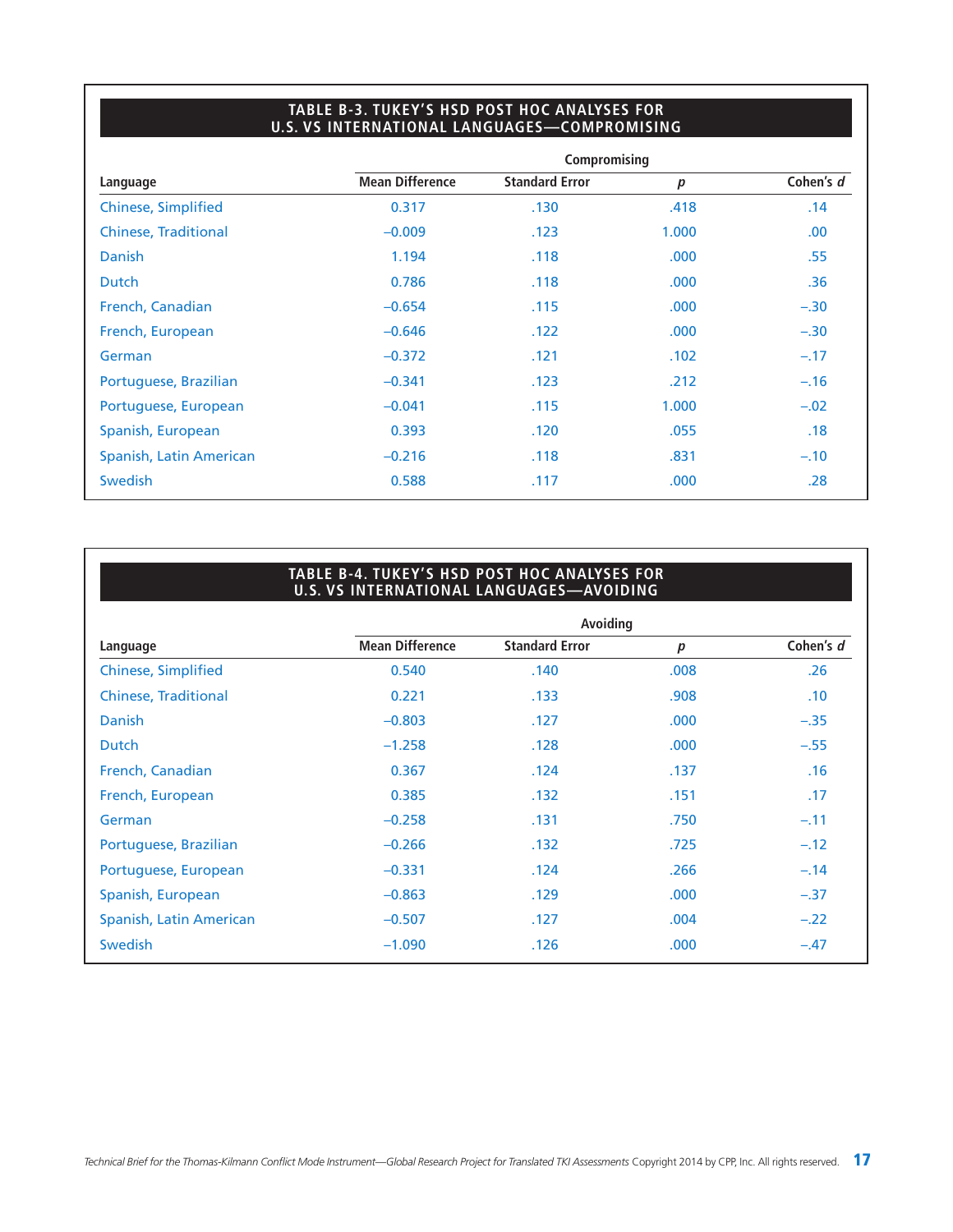#### **TABLE B-5. TUKEY'S HSD POST HOC ANALYSES FOR U.S. VS INTERNATIONAL LANGUAGES—ACCOMMODATING**

|                             |                        | Accommodating         |                  |           |
|-----------------------------|------------------------|-----------------------|------------------|-----------|
| Language                    | <b>Mean Difference</b> | <b>Standard Error</b> | $\boldsymbol{p}$ | Cohen's d |
| <b>Chinese, Simplified</b>  | $-0.539$               | .135                  | .005             | $-.26$    |
| <b>Chinese, Traditional</b> | $-0.848$               | .129                  | .000             | $-.37$    |
| <b>Danish</b>               | $-0.555$               | .123                  | .000             | $-.25$    |
| <b>Dutch</b>                | $-0.849$               | .123                  | .000             | $-.37$    |
| French, Canadian            | $-0.055$               | .120                  | 1.000            | $-.02$    |
| French, European            | 0.029                  | .127                  | 1.000            | .01       |
| German                      | $-0.723$               | .126                  | .000             | $-.32$    |
| Portuguese, Brazilian       | $-0.133$               | .128                  | .998             | $-.06$    |
| Portuguese, European        | 0.449                  | .120                  | .011             | .19       |
| Spanish, European           | $-1.007$               | .125                  | .000             | $-.44$    |
| Spanish, Latin American     | 0.003                  | .123                  | 1.000            | .00       |
| <b>Swedish</b>              | $-1.154$               | .122                  | .000             | $-.51$    |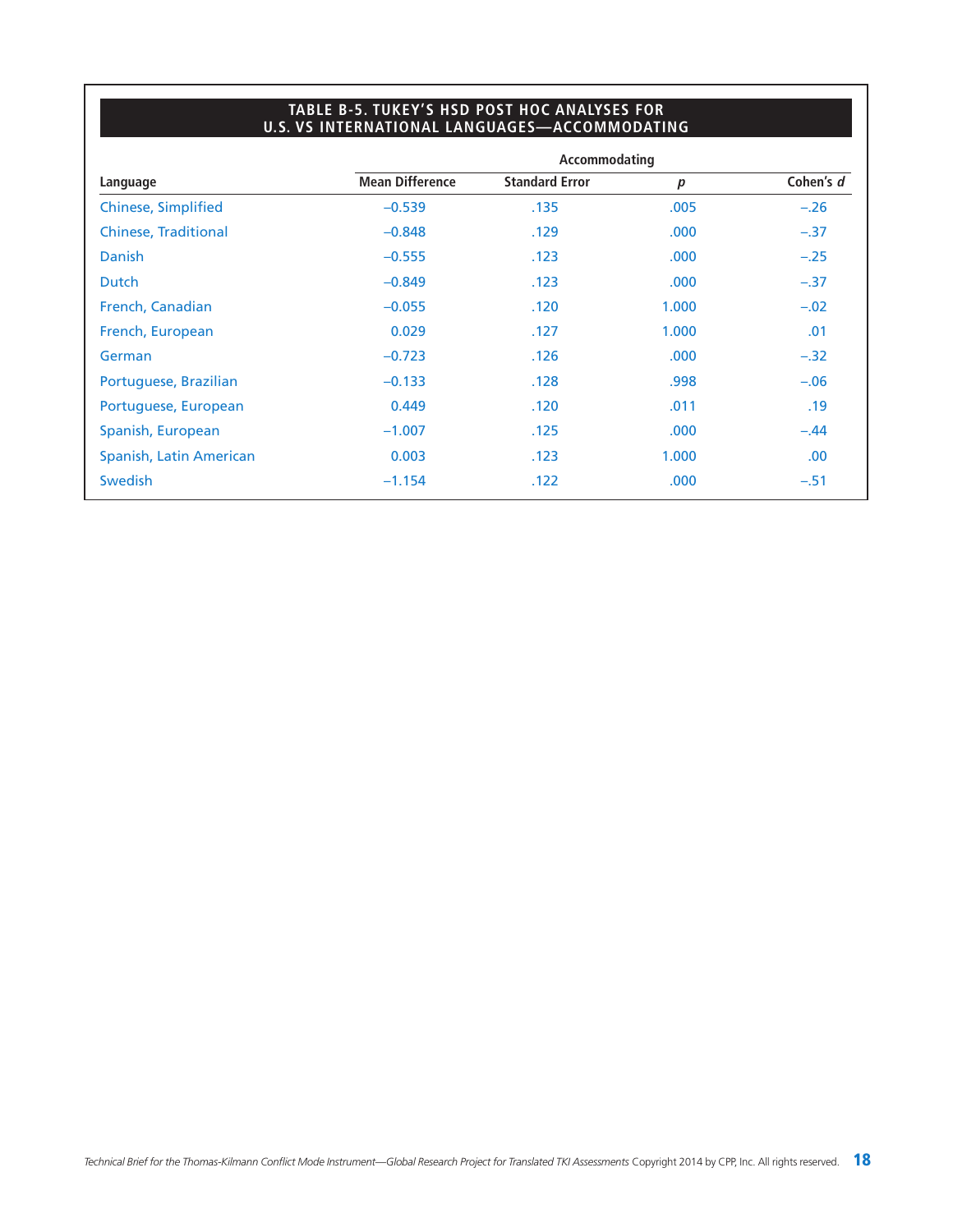# **APPENDIX C: TKI Mode Mean Score Differences Between Men and Women**

|                             |                  |      |      |     |       |                  | TABLE C-1. MEAN DIFFERENCES BETWEEN MEN AND WOMEN IN THE<br><b>INTERNATIONAL SAMPLES BY LANGUAGE-COMPETING</b> |         |     |           |
|-----------------------------|------------------|------|------|-----|-------|------------------|----------------------------------------------------------------------------------------------------------------|---------|-----|-----------|
|                             |                  |      |      |     |       | <b>Competing</b> |                                                                                                                |         |     |           |
|                             |                  | Men  |      |     | Women |                  |                                                                                                                |         |     |           |
| Language                    | $\boldsymbol{N}$ | М    | SD   | N   | М     | SD               | df                                                                                                             | t       | р   | Cohen's d |
| <b>Chinese, Simplified</b>  | 137              | 5.42 | 2.37 | 148 | 5.41  | 2.56             | 283.00                                                                                                         | $-0.06$ | .95 | $-.01$    |
| <b>Chinese, Traditional</b> | 153              | 4.90 | 2.58 | 165 | 4.90  | 2.58             | 316.00                                                                                                         | $-1.72$ | .09 | $-.19$    |
| <b>Danish</b>               | 170              | 5.06 | 3.34 | 180 | 4.31  | 2.98             | 338.27 <sup>a</sup>                                                                                            | $-2.24$ | .03 | $-.24$    |
| Dutch                       | 171              | 5.02 | 3.48 | 175 | 4.70  | 2.95             | 332.77 <sup>a</sup>                                                                                            | $-0.92$ | .36 | $-.10$    |
| French, Canadian            | 181              | 4.99 | 2.69 | 186 | 4.75  | 2.80             | 365.00                                                                                                         | $-0.86$ | .39 | $-.09$    |
| French, European            | 157              | 5.36 | 2.73 | 167 | 4.80  | 2.81             | 322.00                                                                                                         | $-1.82$ | .07 | $-.20$    |
| German                      | 159              | 4.27 | 2.74 | 171 | 3.80  | 2.73             | 328.00                                                                                                         | $-1.56$ | .12 | $-.17$    |
| Portuguese, Brazilian       | 152              | 4.91 | 2.87 | 169 | 4.79  | 2.62             | 319.00                                                                                                         | $-0.40$ | .69 | $-.04$    |
| Portuguese, European        | 187              | 5.19 | 2.95 | 182 | 4.80  | 2.58             | $362.83$ <sup>a</sup>                                                                                          | $-1.35$ | .18 | $-.14$    |
| Spanish, European           | 159              | 4.67 | 2.94 | 180 | 4.02  | 2.78             | 337.00                                                                                                         | $-2.09$ | .04 | $-.23$    |
| Spanish, Latin American     | 179              | 5.27 | 2.55 | 172 | 4.85  | 2.42             | 349.00                                                                                                         | $-1.58$ | .12 | $-.17$    |
| <b>Swedish</b>              | 171              | 4.75 | 2.98 | 184 | 3.99  | 3.03             | 353.00                                                                                                         | $-2.38$ | .02 | $-.25$    |

*Note:*  $df =$  degrees of freedom;  $t = t$ -value;  $p = p$ -value;  $a =$  unequal variance.

#### **TABLE C-2. MEAN DIFFERENCES BETWEEN MEN AND WOMEN BY LANGUAGE—COLLABORATING**

|                             | <b>Collaborating</b> |      |           |     |                |      |        |         |     |           |  |
|-----------------------------|----------------------|------|-----------|-----|----------------|------|--------|---------|-----|-----------|--|
|                             | Men                  |      |           |     | Women          |      |        |         |     |           |  |
| Language                    | N                    | М    | <b>SD</b> | N   | <b>SD</b><br>М |      | df     | t       | p   | Cohen's d |  |
| <b>Chinese, Simplified</b>  | 137                  | 5.85 | 1.68      | 148 | 5.91           | 1.71 | 283,00 | 0.26    | .80 | .03       |  |
| <b>Chinese, Traditional</b> | 153                  | 5.66 | 1.77      | 165 | 5.66           | 1.77 | 316.00 | 0.03    | .97 | .00.      |  |
| Danish                      | 170                  | 6.11 | 2.08      | 180 | 6.16           | 2.13 | 348.00 | 0.25    | .81 | .03       |  |
| Dutch                       | 171                  | 4.87 | 1.95      | 175 | 4.71           | 1.86 | 344.00 | $-0.77$ | .44 | $-.08$    |  |
| French, Canadian            | 181                  | 5.75 | 1.89      | 186 | 5.70           | 1.89 | 365.00 | $-0.27$ | .79 | $-.03$    |  |
| French, European            | 157                  | 5.54 | 1.91      | 167 | 5.68           | 1.83 | 322.00 | 0.68    | .50 | .08       |  |
| German                      | 159                  | 5.50 | 2.01      | 171 | 5.63           | 2.03 | 328,00 | 0.60    | .55 | .07       |  |
| Portuguese, Brazilian       | 152                  | 5.23 | 1.74      | 169 | 5.37           | 1.75 | 319.00 | 0.73    | .47 | .08       |  |
| Portuguese, European        | 187                  | 6.22 | 1.73      | 182 | 5.80           | 1.80 | 367.00 | $-2.30$ | .02 | $-.24$    |  |
| Spanish, European           | 159                  | 5.26 | 2.01      | 180 | 5.07           | 1.95 | 337.00 | $-0.89$ | .37 | $-.10$    |  |
| Spanish, Latin American     | 179                  | 5.31 | 1.88      | 172 | 4.88           | 1.75 | 349.00 | $-2.24$ | .03 | $-.24$    |  |
| <b>Swedish</b>              | 171                  | 4.82 | 2.18      | 184 | 5.04           | 2.19 | 353.00 | 0.97    | .33 | .10       |  |

*Note:*  $df =$  degrees of freedom;  $t = t$ -value;  $p = p$ -value;  $a =$  unequal variance.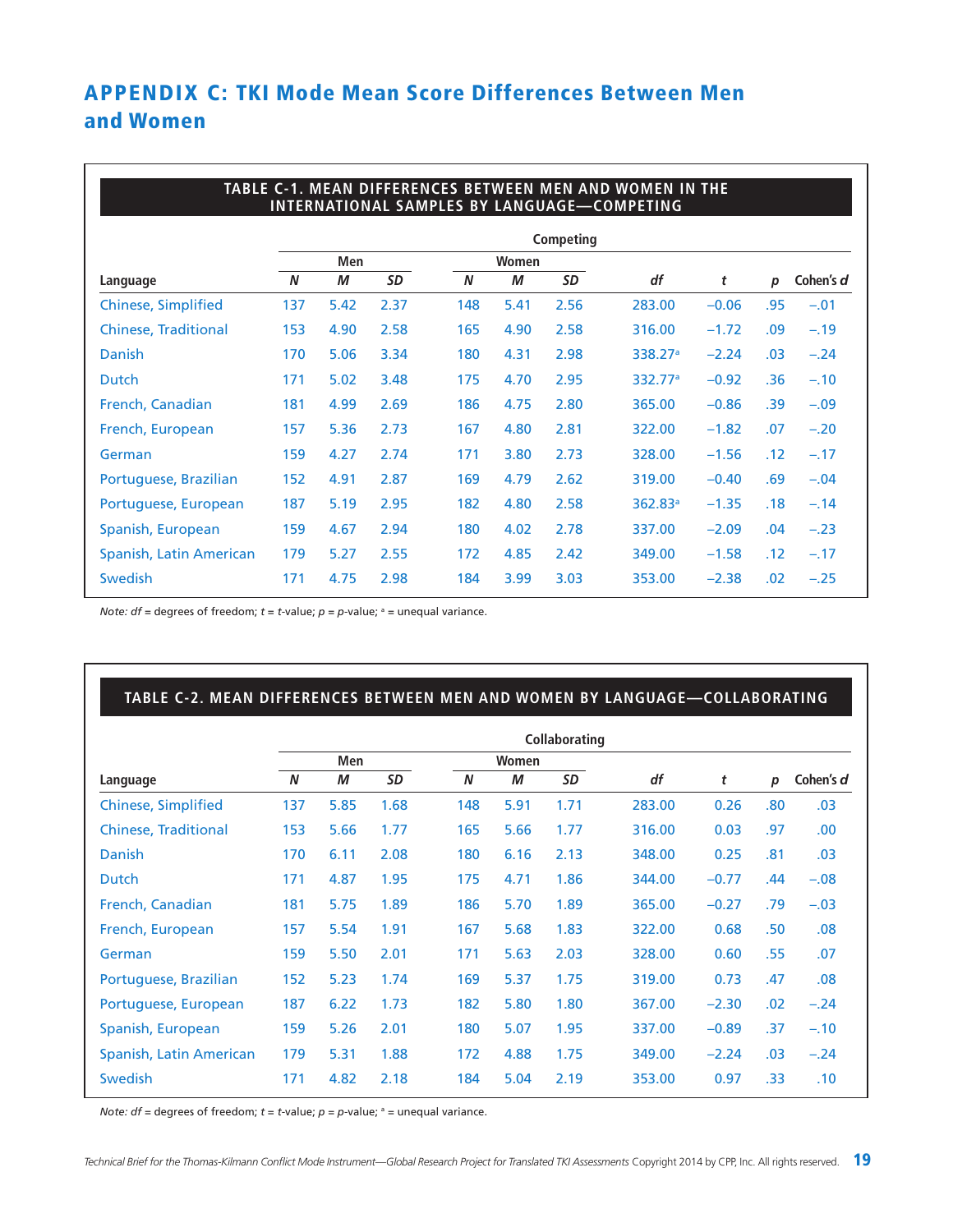#### **TABLE C-3. MEAN DIFFERENCES BETWEEN MEN AND WOMEN BY LANGUAGE—COMPROMISING**

|                             | Compromising |      |           |     |       |      |                     |         |     |           |  |
|-----------------------------|--------------|------|-----------|-----|-------|------|---------------------|---------|-----|-----------|--|
|                             | Men          |      |           |     | Women |      |                     |         |     |           |  |
| Language                    | N            | М    | <b>SD</b> | N   | М     | SD   | df                  | t       | p   | Cohen's d |  |
| <b>Chinese, Simplified</b>  | 137          | 7.00 | 2.17      | 148 | 7.20  | 2.31 | 283.00              | 0.76    | .44 | .09       |  |
| <b>Chinese, Traditional</b> | 153          | 7.27 | 2.07      | 165 | 7.27  | 2.07 | 316.00              | 1.42    | .16 | .16       |  |
| <b>Danish</b>               | 170          | 6.12 | 2.33      | 180 | 6.33  | 1.95 | 330.17 <sup>a</sup> | 0.94    | .35 | .10       |  |
| <b>Dutch</b>                | 171          | 6.54 | 2.30      | 175 | 6.73  | 2.17 | 344.00              | 0.76    | .45 | .08       |  |
| French, Canadian            | 181          | 7.93 | 2.13      | 186 | 8.22  | 2.19 | 365.00              | 1.25    | .21 | .13       |  |
| French, European            | 157          | 7.92 | 2.04      | 167 | 8.20  | 2.06 | 322.00              | 1.23    | .22 | .14       |  |
| German                      | 159          | 7.55 | 2.06      | 171 | 8.02  | 2.04 | 328.00              | 2.11    | .04 | .23       |  |
| Portuguese, Brazilian       | 152          | 7.64 | 1.94      | 169 | 7.87  | 2.00 | 319.00              | 1.02    | .31 | .11       |  |
| Portuguese, European        | 187          | 7.26 | 2.02      | 182 | 7.67  | 2.14 | 367.00              | 1.88    | .06 | .20       |  |
| Spanish, European           | 159          | 7.01 | 1.93      | 180 | 7.04  | 2.18 | 337.00              | 0.14    | .89 | .02       |  |
| Spanish, Latin American     | 179          | 7.64 | 1.95      | 172 | 7.63  | 1.91 | 349.00              | $-0.04$ | .97 | .00.      |  |
| <b>Swedish</b>              | 171          | 6.73 | 2.13      | 184 | 6.93  | 2.03 | 353.00              | 0.90    | .37 | .10       |  |

*Note:*  $df =$  degrees of freedom;  $t = t$ -value;  $p = p$ -value;  $a =$  unequal variance.

#### **TABLE C-4. MEAN DIFFERENCES BETWEEN MEN AND WOMEN BY LANGUAGE—AVOIDING**

|                             | Avoiding |      |      |     |       |      |        |         |     |           |  |  |  |
|-----------------------------|----------|------|------|-----|-------|------|--------|---------|-----|-----------|--|--|--|
|                             | Men      |      |      |     | Women |      |        |         |     |           |  |  |  |
| Language                    | N        | М    | SD   | N   | M     | SD   | df     | t       | р   | Cohen's d |  |  |  |
| <b>Chinese, Simplified</b>  | 137      | 5.38 | 1.60 | 148 | 5.63  | 1.61 | 283.00 | 1.30    | .19 | .16       |  |  |  |
| <b>Chinese, Traditional</b> | 153      | 5.87 | 1.78 | 165 | 5.87  | 1.78 | 316.00 | $-0.40$ | .69 | $-.04$    |  |  |  |
| <b>Danish</b>               | 170      | 6.84 | 2.12 | 180 | 6.87  | 2.27 | 348.00 | 0.13    | .89 | .01       |  |  |  |
| Dutch                       | 171      | 7.36 | 2.17 | 175 | 7.26  | 2.17 | 344.00 | $-0.43$ | .67 | $-.05$    |  |  |  |
| French, Canadian            | 181      | 5.65 | 2.15 | 186 | 5.72  | 2.16 | 365.00 | 0.31    | .76 | .03       |  |  |  |
| French, European            | 157      | 5.50 | 1.96 | 167 | 5.81  | 2.06 | 322.00 | 1.39    | .17 | .15       |  |  |  |
| German                      | 159      | 6.26 | 2.28 | 171 | 6.35  | 2.19 | 328,00 | 0.38    | .71 | .04       |  |  |  |
| Portuguese, Brazilian       | 152      | 6.51 | 2.08 | 169 | 6.14  | 1.97 | 319.00 | $-1.61$ | .11 | $-.18$    |  |  |  |
| Portuguese, European        | 187      | 6.31 | 2.33 | 182 | 6.45  | 2.19 | 367.00 | 0.60    | .55 | .06       |  |  |  |
| Spanish, European           | 159      | 6.78 | 2.18 | 180 | 7.03  | 2.18 | 337.00 | 1.05    | .30 | .11       |  |  |  |
| Spanish, Latin American     | 179      | 6.29 | 2.14 | 172 | 6.83  | 2.07 | 349.00 | 2.40    | .02 | .26       |  |  |  |
| <b>Swedish</b>              | 171      | 7.14 | 2.19 | 184 | 7.14  | 2.24 | 353.00 | $-0.02$ | .98 | .00       |  |  |  |

*Note:*  $df =$  degrees of freedom;  $t = t$ -value;  $p = p$ -value;  $a =$  unequal variance.